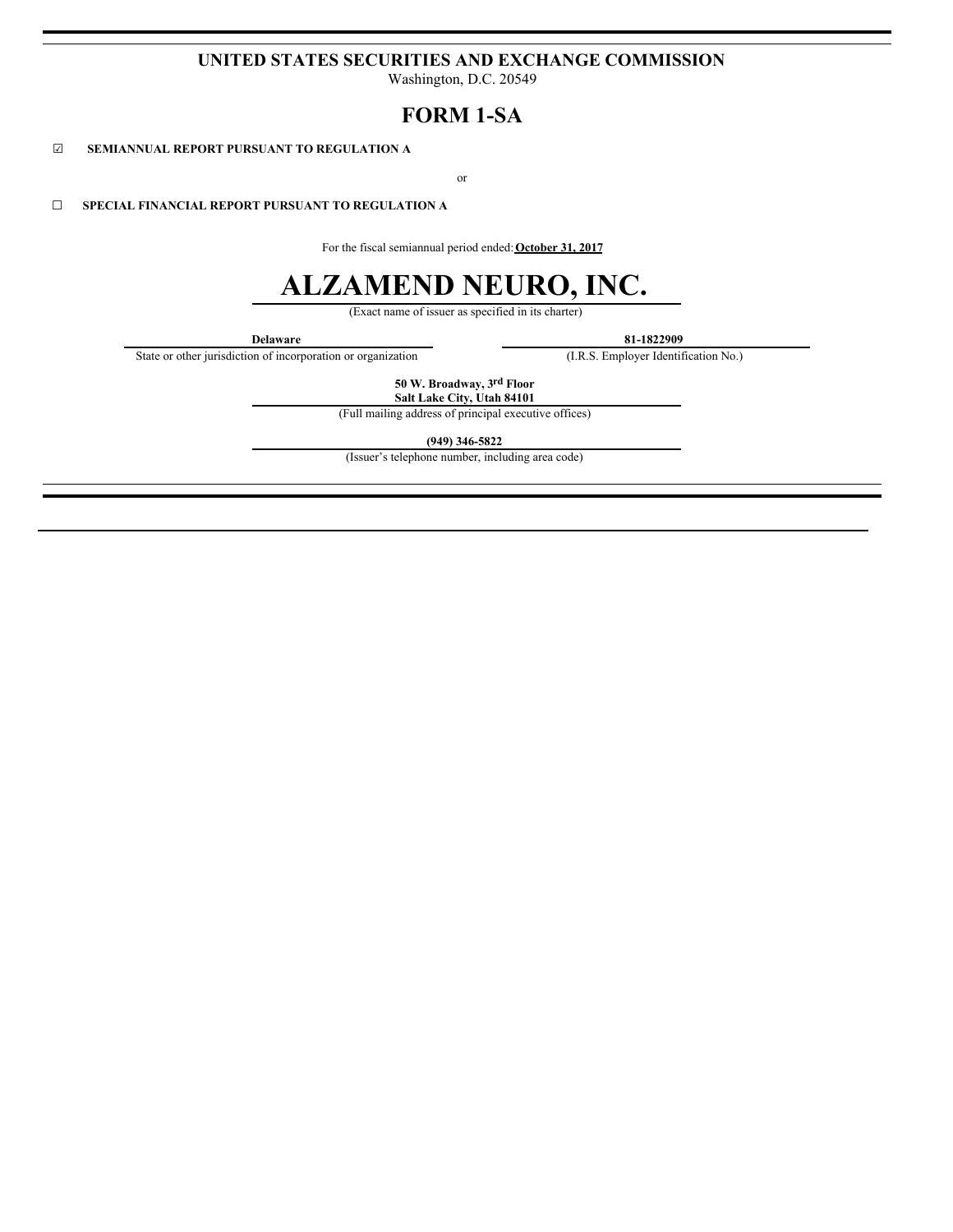# **Item 1. MANAGEMENT'S DISCUSSION AND ANALYSIS OFFINANCIAL CONDITION AND RESULTS OF OPERATIONS**

This Semiannual Report contains forward-looking statements. All statements other than statements of historical fact are, or may be deemed to be, forward-looking statements. Such forward-looking statements include statements regarding, among others, (a) our expectations about possible business combinations, (b) our growth strategies, (c) our future financing plans, and (d) our anticipated needs for working capital. Forward-looking statements, which involve assumptions and describe our future plans, strategies, and expectations, are generally identifiable by use of the words "may," "will," "should," "expect," "anticipate," "approximate," "estimate," "believe," "intend," "plan," "budget," "could," "forecast," "might," "predict," "shall" or "project," or the negative of these words or other variations on these words or comparable terminology. This information may involve known and unknown risks, uncertainties, and other factors that may cause our actual results, performance, or achievements to be materially different from the future results, performance, or achievements expressed or implied by any forward-looking statements. These statements may be found in this Semiannual Report.

These condensed financial statements should be read in conjunction with the audited financial statements and related notes for the fiscal year ended April 30, 2017, contained in the Company's Annual Report on Form 1-K, filed with the Securities and Exchange Commission on January 29, 2018.

Forward-looking statements are based on our current expectations and assumptions regarding our business, potential target businesses, the economy and other future conditions. Because forward-looking statements relate to the future, by their nature, they are subject to inherent uncertainties, risks, and changes in circumstances that are difficult to predict. Our actual results may differ materially from those contemplated by the forward-looking statements as a result of various factors, including, without limitation, changes in local, regional, national or global political, economic, business, competitive, market (supply and demand) and regulatory conditions and the following:

- Our ability to effectively execute our business plan;
- Our ability to manage our expansion, growth and operating expenses;
- Our ability to evaluate and measure our business, prospects and performance metrics;
- Our ability to compete and succeed in a highly competitive and evolving industry;
- Our ability to respond and adapt to changes in technology and customer behavior; and
- Our ability to protect our intellectual property and to develop, maintain and enhance a strong brand.

We caution you therefore that you should not rely on any of these forward-looking statements as statements of historical fact or as guarantees or assurances of future performance. All forward-looking statements speak only as of the date of this Semiannual Report. We undertake no obligation to update any forward-looking statements or other information contained herein.

Information regarding market and industry statistics contained in this Semiannual Report is included based on information available to us that we believe is accurate. It is generally based on academic and other publications that are not produced for purposes of securities offerings or economic analysis. Forecasts and other forward-looking information obtained from these sources are subject to the same qualifications and the additional uncertainties accompanying any estimates of future market size, revenue and market acceptance of products and services. Except as required by U.S. federal securities laws, we have no obligation to update forward-looking information to reflect actual results or changes in assumptions or other factors that could affect those statements.

#### *Overview*

Alzamend Neuro, Inc. (the *"Company"* or *"Alzamend"*) is currently focused on the development of ourone product candidate, CAO22W, which is in the embryonic stage of development. We expect to incur substantial expenditures in the foreseeable future for the development and potential commercialization of CAO22W and ongoing internal research and development programs. At this time, we cannot reliably estimate the nature, timing or aggregate amount of such costs. CAO22W will require extensive preclinical and clinical evaluation, regulatory review and approval, significant marketing efforts and substantial investment before it or any successors could provide us with any revenue. Further, we intend to continue to build our corporate and operational infrastructure and to build interest in our product candidate, CAO22W, in each of the medical, scientific and investment communities, with the ultimate goal of attempting to raise sufficient financing or effect partnering transactions with biopharmaceutical companies to fund the costly later-stage clinical development required to achieve successful commercialization of CAO22W.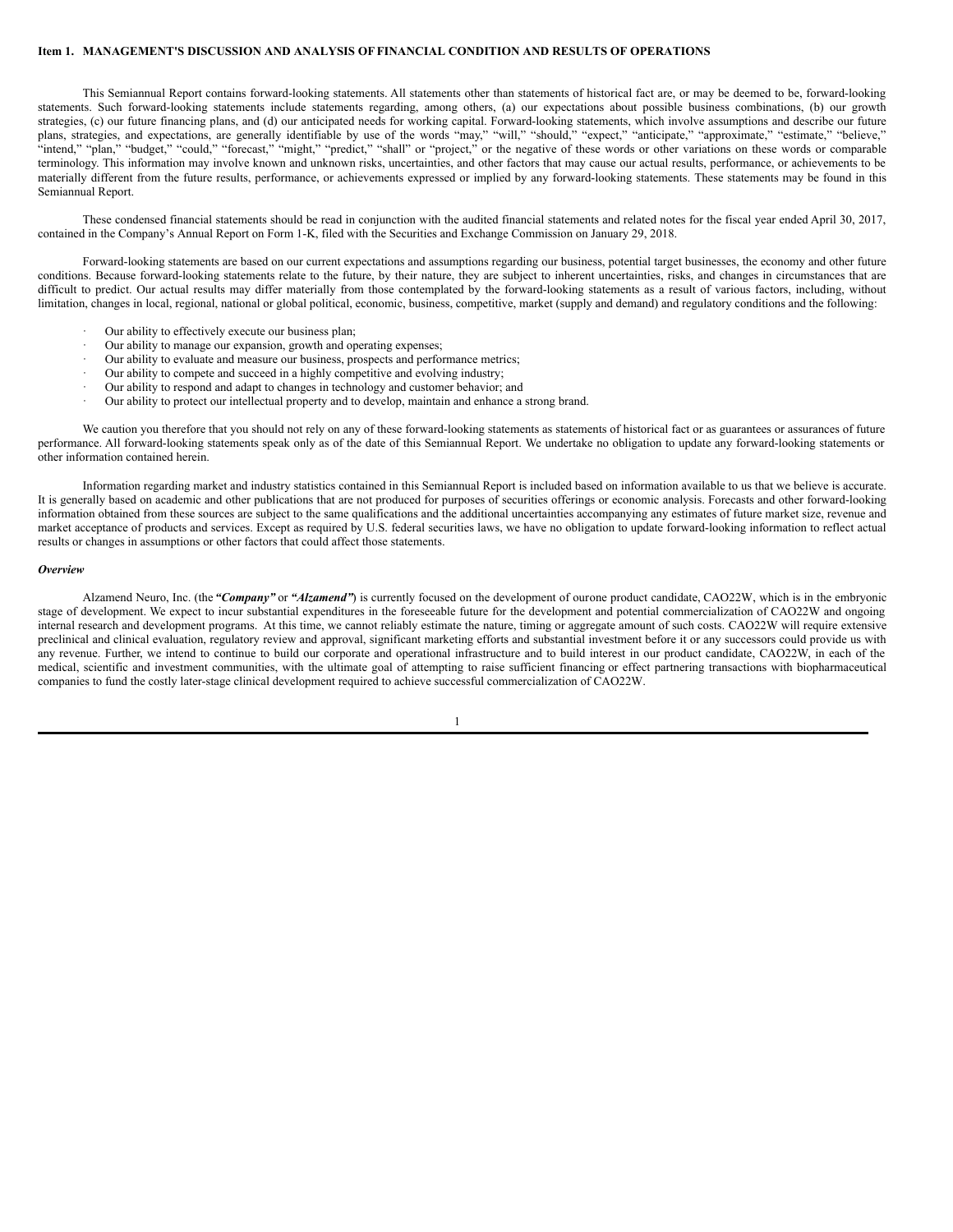#### *Recent Developments*

On May 1, 2016, Alzamend entered into a Standard Exclusive License Agreement with Sublicensing Terms with the University of South Florida Research Foundation, Inc., a nonstock, nonprofit Florida corporation ("*Licensor*") and a direct support organization of the University of South Florida ("*University*") (the "*License Agreement*"). Licensor granted Licensee a royalty bearing, exclusive worldwide license, limited to the field of Alzheimer's Immunotherapy and Diagnostics, under United States Patent No. 8,188,046, entitled "Amyloid Beta Peptides and Methods of Use", filed April 7, 2009 and granted May 29, 2012. Alzamend plans to file an Investigational New Drug Application (*"IND"*) with the United States Food and Drug Administration (the *"FDA"*) with respect to CAO22W in the first half of 2018 and prepare to conduct a First Stage Clinical Trial at the USF Health Byrd Alzheimer's Institute. Upon FDA approval of the IND, we plan to work with Dr. Chuanhai Cao, a neuroscientist at the Byrd Institute and the inventor of CAO22W, and his medical and biotech research team to launch our First Stage Clinical Trial with up to 20 human patients.

# **RESULTS OF OPERATIONS FOR THE SIX MONTHS ENDED OCTOBER 31, 2017 AND 2016**

The following table summarizes the results of our operations for the six months ended October 31, 2017 and 2016.

# **ALZAMEND NEURO, INC.**

#### **Condensed Statements of Operations (Unaudited)**

|                                                                 |                                          | For the Six Months Ended October 31, |  |
|-----------------------------------------------------------------|------------------------------------------|--------------------------------------|--|
|                                                                 | 2017                                     | 2016                                 |  |
|                                                                 |                                          |                                      |  |
| <b>REVENUE</b>                                                  | $\mathbb{S}$<br>$\overline{\phantom{m}}$ | $\mathbb{S}$                         |  |
| <b>OPERATING EXPENSES</b>                                       |                                          |                                      |  |
| General and administrative expenses                             | 245,233                                  | 766,199                              |  |
| <b>Loss from operations</b>                                     | (245, 233)                               | (766, 199)                           |  |
| <b>OTHER EXPENSE</b>                                            |                                          |                                      |  |
| Interest expense                                                | 24,382                                   | 5,000                                |  |
| Interest expense - debt discount                                | 8,290                                    |                                      |  |
| <b>Total other expenses</b>                                     | 32,672                                   | 5,000                                |  |
| <b>NET LOSS</b>                                                 | (277, 905)                               | (771, 199)<br>S                      |  |
| Basic and diluted net loss per common share                     | ς<br>(0.00)                              | (0.01)<br>S                          |  |
| Basic and diluted weighted average common<br>shares outstanding | 131,995,420                              | 99, 178, 736                         |  |

#### *Revenue*

Alzamend Neuro, Inc. is a preclinical early stage company that was formed on February 26, 2016. The Company was formed to acquire and commercialize patented intellectual property and know how to prevent, treat and cure the crippling and deadly disease, Alzheimer's. We currently have only one product candidate, CAO22W, which is an immunotherapy vaccine peptide that is designed to be used both as a treatment and vaccine against Alzheimer's. CAO22W is in the embryonic stage of development and will require extensive preclinical and clinical evaluation, regulatory review and approval, significant marketing efforts and substantial investment before it and any successors could provide us with any revenue. The Company did not generate any revenues during the six months ended October 31, 2017 and 2016, and we do not anticipate that we will generate revenue for the foreseeable future.

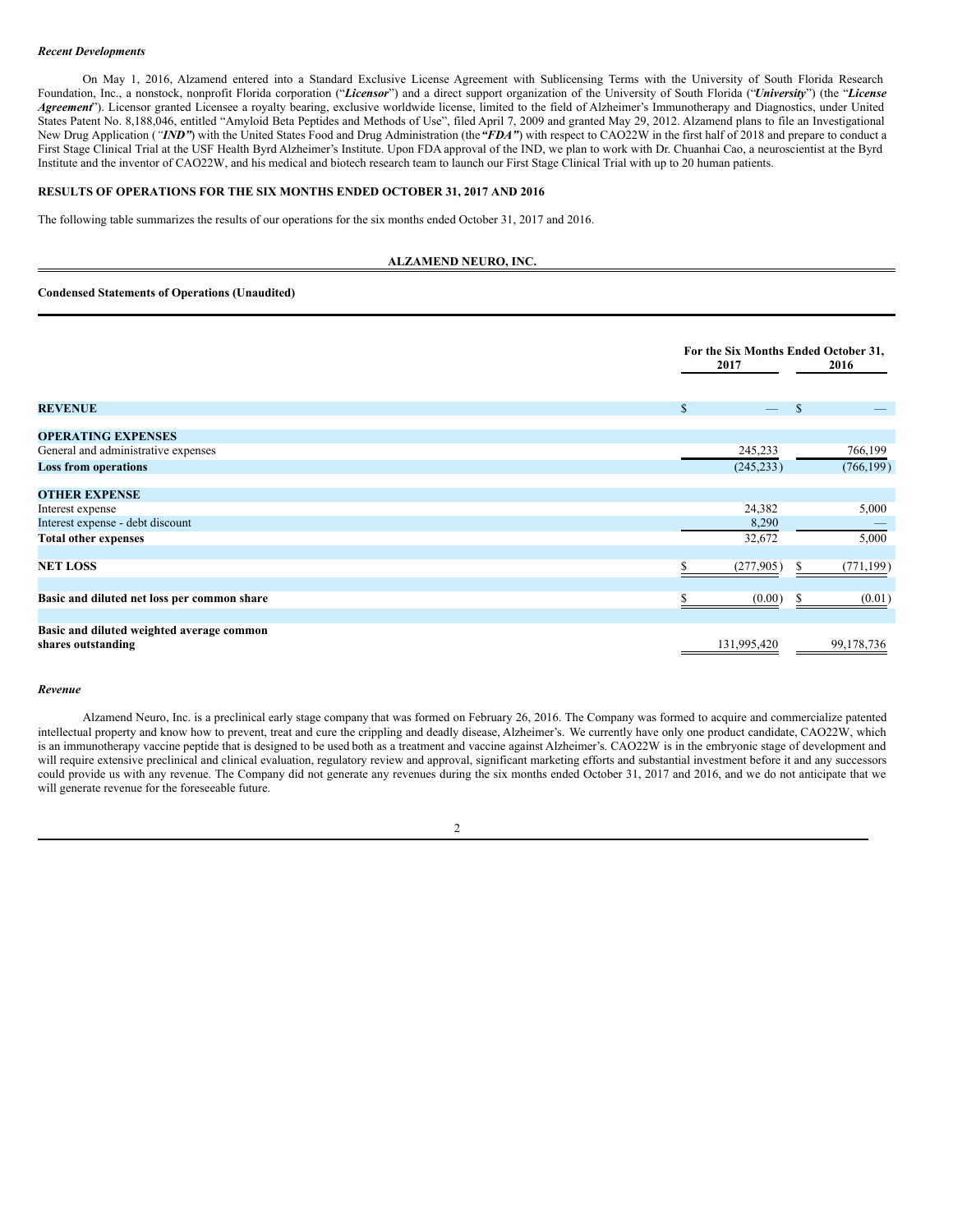#### *Cost of Goods Sold*

The Company remains in developmental stage and, in conjunction with not having any operational revenue, it has incurred no Cost of Goods and Services Sold.

#### *General and administrative expenses*

General and administrative expenses for the six months ending October 31, 2017 and 2016, were \$245,233 and \$766,199, respectively. As reflected in the table below, general and administrative expenses primarily consisted of the following expense categories: management services, professional fees, advertising and promotion and licenses and fees. The remaining general and administrative expenses of \$16,073 and \$82,692, respectively, primarily consisted of payments for transfer agent fees, travel, and other office expenses, none of which is significant individually.

|                                           |      |         | For the Six Months Ended October 31, |
|-------------------------------------------|------|---------|--------------------------------------|
|                                           | 2017 |         | 2016                                 |
| <b>Management Services</b>                | S    | 120,000 | 240,000                              |
| Professional fees                         |      | 73,996  | 183,095                              |
| Advertising and promotion                 |      | 21,220  | 141,940                              |
| Licenses and fees                         |      | 13.944  | 118,472                              |
| Other general and administrative expenses |      | 16.073  | 82,692                               |
| Total general and administrative expenses |      | 245.233 | 766,199                              |

#### *Management services*

The Company has no full-time employees.The services of the two officers and Chairman of the Company are provided pursuant to the terms of a management services agreement (the "**MSA**") entered into with Avalanche International, Corp. ("**Avalanche**"), a related party, on May 1, 2016. Avalanche provides management, consulting and financial services to the Company. Such services include advice and assistance concerning any and all aspects of operations, planning and financing of Alzamend and conducting relations with accountants, attorney, financial advisors and other professionals. The term of the MSA, as amended, is for the period May 1, 2016 to December 31, 2017 and may be extended by written agreement. The Company initially paid \$40,000 per month for these services and, beginning February 2017, is currently paying \$20,000 per month. During the six months ended October 31, 2017 and 2016, the Company recognized \$120,000 and \$240,000, respectively, in management fees. At October 31, 2017 and April 30, 2017, \$204,082 and \$180,000, respectively, was included within related party payable on the Company's balance sheet.

#### *Professional fees*

The second largest component of our general and administrative expenses is professional fees. During the six months ended October 31, 2017 and 2016, the Company reported professional fees of \$73,996 and \$183,095, respectively, which are principally comprised of the following items:

#### *Six Months Ended October 31, 2017*

· During the six months ended October 31, 2017, the Company incurred \$38,695 in audit and legal fees attributed to the filing of the Company's offering statement on Form 1-A (the "*Of ering Statement*") and legal fees resulting from work on the Company's various regulatory and financing matters.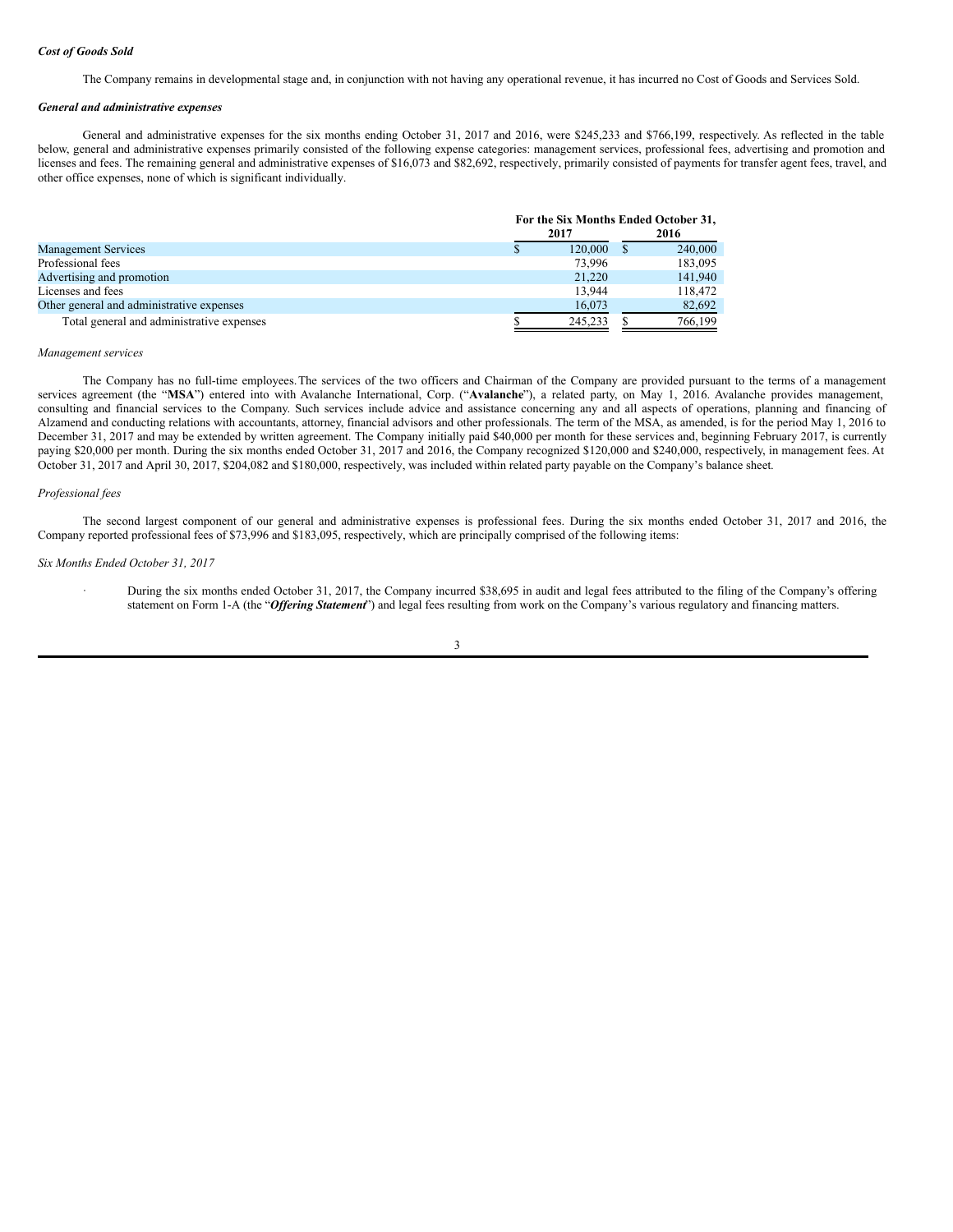- · During January 2017, the Company entered into consulting agreements with two consultants. Both consulting agreements had a term of one year and provided for aggregate compensation of \$50,000. The consulting services included assistance in evaluating strategic opportunities, business advice and services related to sales, marketing, investor relation and other incidental services on behalf of the Company. During the six months ended October 31, 2017, the Company recorded an expense of \$25,204 as a result of these two consulting agreements.
- The remaining amounts attributed to professional fees incurred by the Company during the six months ended October 31, 2017 are attributed to various types of professional fees, such as FDA consulting services, none of which is significant individually.

# *Six Months Ended October 31, 2016*

- · During the six months ended October 31, 2016, as a result of a consulting agreements with Hallmark Investments, LLC *"*(*Hallmark"*), the Company incurred \$60,000 in professional fees. Effective May 1, 2016, the Company entered into a one-year Consulting Agreement with Hallmark. The terms of the Consulting Agreement provide for \$120,000 in payments to Hallmark for strategic advisory services related to the operations of the Company.
- · During the six months ended October 31, 2016, the Company incurred \$50,335 for information technology and website development services from two vendors.
- · During the six months ended October 31, 2016, the Company incurred \$33,450 in audit fees related to the Company's annual audit of its financial statements for the year ended April 30, 2016 and audit related fees attributed to the filing of the Company's offering statement on Form 1-A (the *"Of ering Statement"*).
- · The remaining amounts attributed to professional fees incurred by the Company during the six months ended October 31, 2016 are attributed to various types of professional fees, such as FDA consulting services, none of which is significant individually.

#### *Advertising and promotion*

During the six months ended October 31, 2017 and 2016, the Company incurred \$21,220 and \$141,940, respectively, in advertising and promotion related expenses. The majority of these expenditures were related to direct advertising of the Company's Offering Statement on Google and Facebook, the development of a social media strategy, costs associated with an inbound call center and the development of videos to convey the Company's mission.

#### *Licenses and fees*

There are certain initial license fees and milestone payments required to be paid to the University of South Florida and the Byrd Institute, a multi-disciplinary center at the University of South Florida, for the license of the Technology, pursuant to the terms of the Standard Exclusive License Agreement with Sublicensing Terms (the *"License Agreement"*) with the University of South Florida Research Foundation, Inc., a nonstock, nonprofit Florida corporation ("**Licensor**") and a direct support organization of the University of South Florida (*"University"*).

The License Agreement requires, in addition to royalty payments of 4% on net sales of products developed from the licensed technology, the Company to pay a license fee of \$100,000 on June 25, 2016 and December 31, 2016. As an additional licensing fee, Licensor is entitled to receive that number of shares of the Company's common stock equal to five percent (5%) of the total number of issued and outstanding shares outstanding on May 1, 2016, subject to additional issuances until such time as the Company has received a total of \$5 million in cash in exchange for the Company's equity securities. Additionally, the Company is required to pay milestone payments to Licensor for the license of the technology.

During the six months ended October 31, 2017, the Company incurred \$3,944 in non-cash charges from issuances of common stock to the Licensor. During the six months ended October 31, 2016, the \$100,000 payment due on June 25, 2016, combined with additional payments of \$12,248 for incidental costs incurred by the Licensor and required to be paid by the Company pursuant to the License Agreement, represents the majority of the licenses and fees incurred during the six months ending October 31, 2016 of \$118,472.

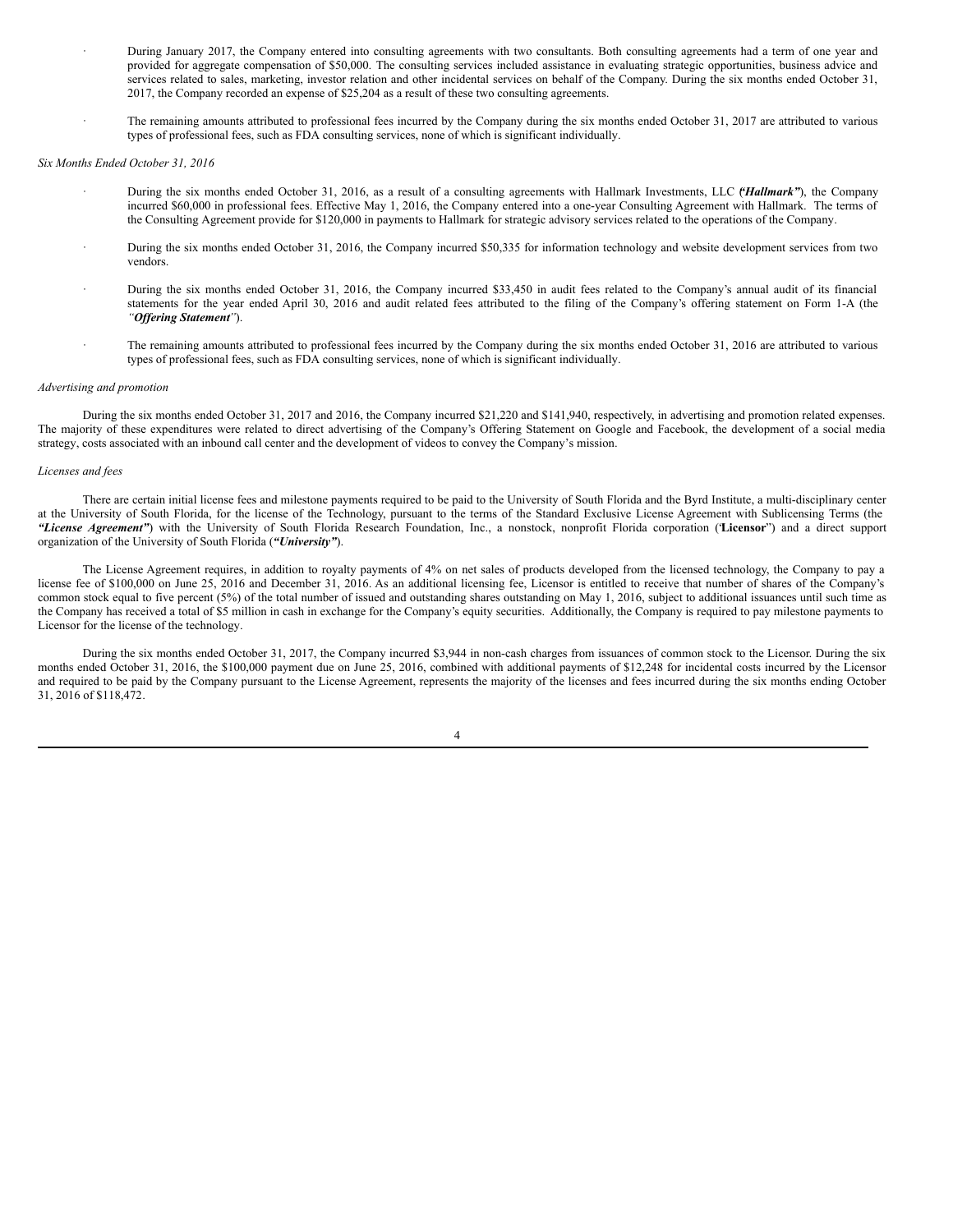#### *Other Expense*

During the six months ended October 31, 2017, the Company reported other expense of \$32,672. Other expense includes interest expense of \$24,382 and amortization of original issue discounts on notes payable and notes payable, related parties of \$8,290.

At October 31, 2017 and April 30, 2017, the aggregate outstanding balances on the Company's borrowings was \$42,983 and \$325,211, respectively. At October 31, 2017, the Company has classified these borrowings as notes payable of \$42,983 and at April 30, 2017 as notes payable of \$71,382 and notes payable, related parties of \$253,829.

#### *Six Months Ended October 31, 2016*

## *Notes payable*

During January 2017, the Company entered into a promissory note and received net proceeds of \$65,000. As consideration for this loan, the Company issued a promissory note in the aggregate principal amount of \$75,000, which included an original issue discount and fees of \$10,000. The original issue discount was amortized as non-cash interest expense over the term of the debt. During the six months ended October 31, 2017, interest expense of \$3,618 was recorded from the debt discount amortization. The promissory note accrued interest at 15% per year and during the six months ended October 31, 2017 the Company recorded \$16,838 in interest. At April 30, 2017, the outstanding balance on the promissory note, inclusive of unamortized original discount of \$3,618, was \$71,382. During the six months ended October 31, 2017, the outstanding balance on the promissory note was repaid.

# *Notes payable, related parties*

At April 30, 2017, the outstanding balance on short term borrowings from Avalanche, a related party, was \$180,100. During the six months ended October 31, 2017, the outstanding balance on the short-term borrowings from Avalanche was repaid.

During January 2017, the Company entered a promissory note and received net proceeds of \$70,000 from Gary Gottlieb, a related party. As consideration for this loan, the Company issued a promissory note in the aggregate principal amount of \$80,000, which included original an issue discount of \$10,000. The original issue discount was amortized as non-cash interest expense over the term of the debt. During the six months ended October 31, 2017. interest expense of \$6,271 was recorded from the debt discount amortization. This promissory note accrued interest at 15% per year and during the six months ended October 31, 2017, the Company recorded \$5,852 in interest. At April 30, 2017, the outstanding balance on this promissory note, inclusive of unamortized original discount of \$6,271, was \$73,729. During the six months ended October 31, 2017, the outstanding principal balance on the promissory note was repaid.

On October 1, 2017, the Company entered into a promissory note in the principal amount of \$47,520 with DPW Holdings, Inc., a related party (DPW"). The promissory note included an original issue discount ("OID") of \$3,520 resulting in net proceeds to the Company of \$44,000, bears interest at 8% simple interest on the principal amount, and is due on August 16, 2018. Further, the promissory note also included a loan fee of \$1,320 resulting in a total amount due of \$48,840. As additional consideration, the Company also issued to DPW a warrant to purchase 22,000 shares of common stock at an exercise price of \$0.30 per share. The Company recorded debt discount based on the estimated fair value of the 22,000 warrants of \$2,235, which is being amortized to interest expense over the term of the promissory note using the effective interest method. During the six months ended October 31, 2017. interest expense of \$210 was recorded from the debt discount amortization. At October 31, 2017, the outstanding balance on this promissory note, inclusive of unamortized original discount of \$5,857, was \$42,983. On November 15, 2017, the Company repaid \$35,000 of the outstanding balance to DPW.

5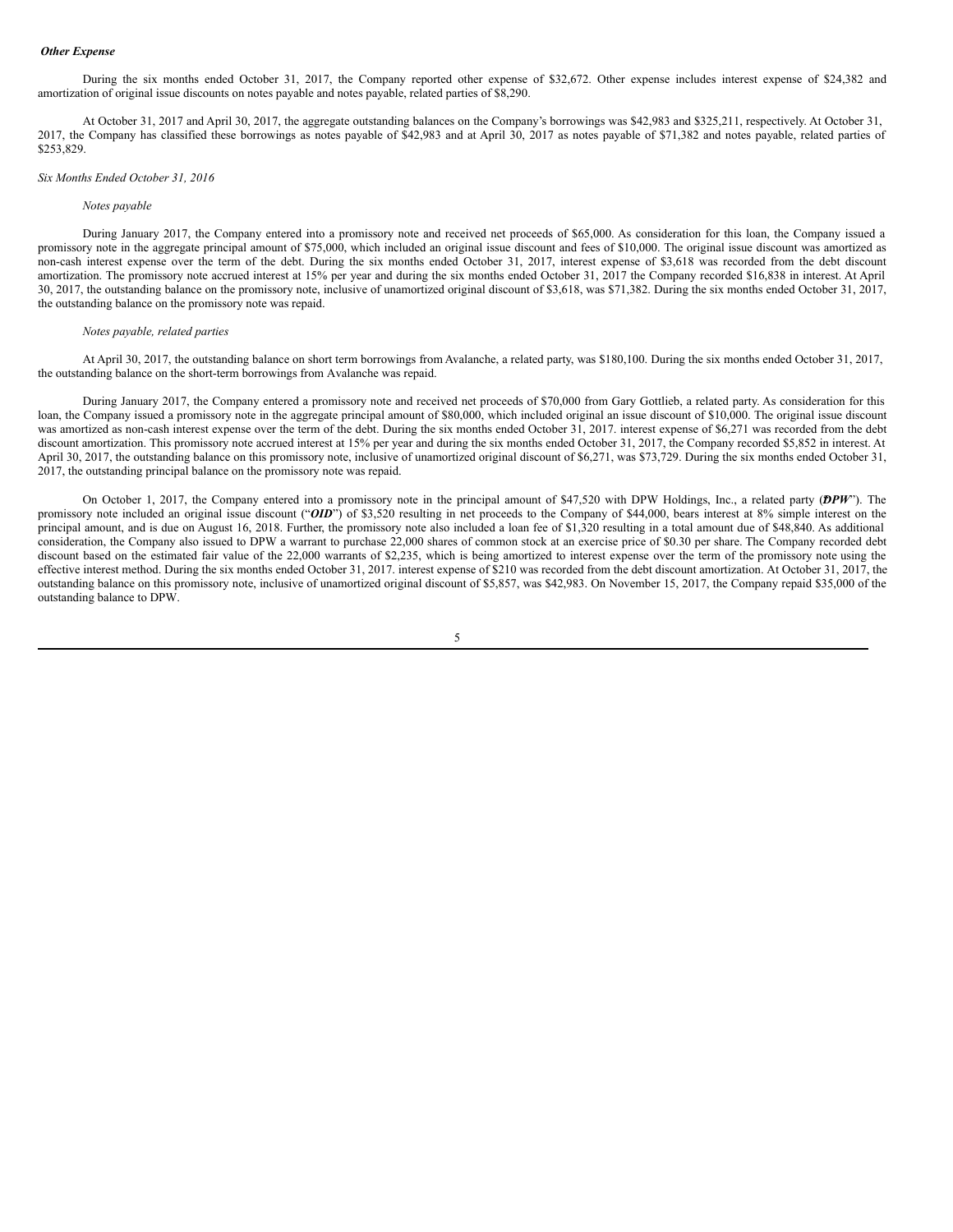#### *Notes payable*

During the six months ended October 31, 2016, other expense consists of interest expense associated with a \$75,000 loan received on May 11, 2016 fromJLA Realty Associates, LLC (*"JLA Realty"*). As consideration for the loan, the Company issued JLA Realty a promissory note in the aggregate principal amount of \$75,000 (the*"JLA Note"*). The JLA Note provided for a loan fee of \$5,000 and was due 60 days from the date of the loan. The JLA Note, including the loan fee, was repaid on July 7, 2016.

#### *Current and Deferred Income Taxes*

The Company has made the decision to fully reserve its net deferred tax assets. As a result of this decision, the Company did not record an income tax benefit during the six months ended October 31, 2017 and 2016.

The ultimate realization of deferred tax assets is dependent upon the existence, or generation, of taxable income in the periods when those temporary differences and net operating loss carryovers are deductible. Management considers the scheduled reversal of deferred tax liabilities, taxes paid in carryover years, projected future taxable income, available tax planning strategies, and other factors in making this assessment. Based on available evidence, management believes it is less likely than not that all of the deferred tax assets will be realized. Accordingly, the Company has established a 100% valuation allowance.

#### *Net Loss*

For the foregoing reasons, the Company's net loss for the six months ended October 31, 2017 and 2016, was \$277,905 and \$771,199, respectively.

# **LIQUIDITY AND CAPITAL RESOURCES**

During May 2016, the Company entered into subscription agreements with multiple investors. The Company issued and sold to these investors 46,700,000 shares of its common stock at \$.0001 per share. These issuances resulted in aggregate gross proceeds to the Company of \$4,670. The Company has recorded a receivable of \$1,700 related to these issuances.

On May 30, 2016, the Company entered into subscription agreements for the sale of 360,000 shares of Series A Preferred Stock to two investors at \$0.008/share for an aggregate purchase price of \$2,880. The Company received \$288 in cash and recorded a receivable for \$2,592. The Series A Preferred Stock is convertible into 28,800,000 shares of Common Stock.

On June 23, 2016 and July 6, 2016, the Company entered into subscription agreements with EAV, LLC for the purchase of 500 units at \$1,000 for each unit purchased. Each unit consisted of 23,500 shares of Common Stock. In aggregate, EAV purchased a total of 1,000 units, representing 23,500,000 shares of Common Stock for an aggregate of \$1,000,000, or approximately \$0.0426 per share, pursuant to the terms of a Private Placement Memorandum dated June 3, 2016. Payment for the 1,000 units was received between July 7, 2016 and August 2, 2016. In conjunction with the Private Placement Memorandum, the Company incurred \$100,000 in placement fees to Palladium Capital Advisors, LLC, and \$39,885 in legal and filing fees, resulting in net proceeds to the Company of \$860,115.

In December 2016, the SEC qualified the Company's Regulation A Offering Statement pursuant to which the Company sought to raise \$50,000,000 from the sale of Common Stock at a price of \$2.00 per share. The Company sold 37,463 shares of Common Stock and received gross proceeds of \$74,926 in the offering, which closed on June 15, 2017.

Between October 19, 2017 and December 29, 2017, the Companyentered into subscription agreements for the purchase of 419.45 units at \$10,000 for each unit purchased. Each unit consisted of 40,000 shares of Common Stock. In aggregate, the 419.45 units represented 16,778,000 shares of Common Stock for an aggregate purchase price of \$4,194,500, or \$0.25 per share, pursuant to the terms of a Private Placement Memorandum dated August 17, 2017 (the "PPM"). In conjunction with this Private Placement Memorandum, the Company incurred \$419,450 in placement fees and \$57,900 in legal and filing fees, resulting in net proceeds to the Company of \$3,717,150.

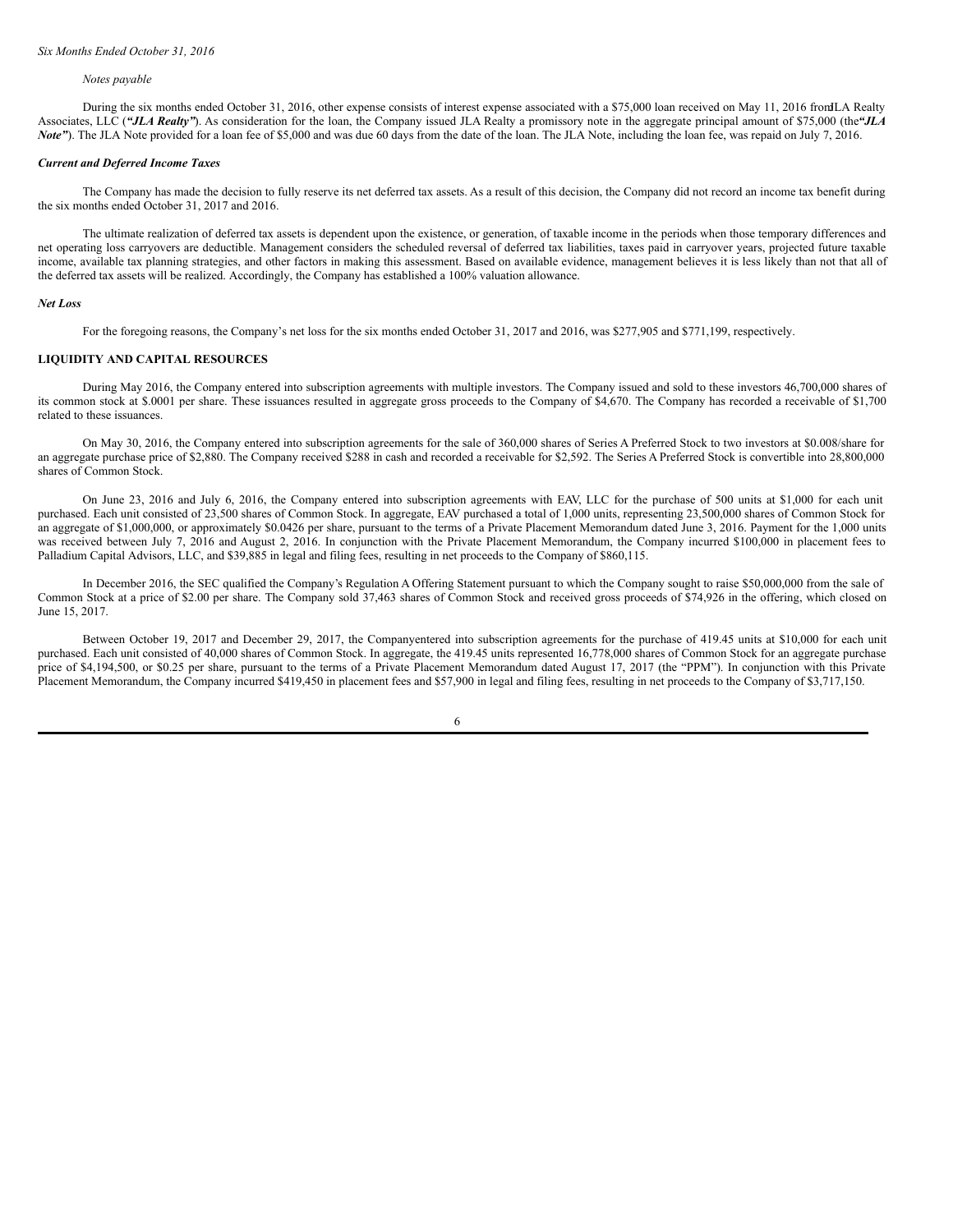Since inception, our principal sources of operating funds have been proceeds from debt and equity financing including the sale of Common Stock to initial investors known to management and principal stockholders of the Company. While the Company must ultimately raise additional equity or debt financing, we expect that our current cash on hand will be sufficient to fund our existing operations for at least the next twelve-month period thereafter. However, in the future if the Company is unable to raise sufficient additional funds, it will have to execute a slower than planned growth path, reduce overhead and scale back its business plan until sufficient additional capital is raised to support further operational expansion and growth beyond the next twelve-month period.

# **CONTRACTUAL OBLIGATIONS**

On May 1, 2016, the Company entered into the License Agreement with the Licensor pursuant to which the Licensor granted the Company a royalty bearing, exclusive worldwide license, limited to the field of Alzheimer's Immunotherapy and Diagnostics, under United States Patent No. 8,188,046, entitled "Amyloid Beta Peptides and Methods of Use", filed April 7, 2009 and granted May 29, 2012.

In addition to royalty payments of 4% on net sales of products developed from the licensed technology, the Company was required to pay a license fee of \$100,000 on June 25, 2016 and December 31, 2016. As an additional licensing fee, the Licensor is entitled to receive that number of shares of the Company's common stock equal to five percent (5%) of the sum of the total number of issued and outstanding shares plus any securities that are convertible into or exercisable or exchangeable for shares of common stock, subject to adjustment for additional issuances until such time as the Company has received a total of \$5 million in cash in exchange for the Company's equity securities. Additionally, the Company is required to pay milestone payments to Licensor for the license of the technology, as follows:

| Payment      |            | <b>Due Date</b>                                                | Event                                                        |
|--------------|------------|----------------------------------------------------------------|--------------------------------------------------------------|
|              |            |                                                                |                                                              |
| \$           | 50,000     | June 1, 2018                                                   | <b>IND</b> Filing                                            |
|              |            |                                                                |                                                              |
| \$           | 50,000     | 12 months from IND filing date                                 | Upon first dosing of patient in first Phase I Clinical Trial |
|              |            |                                                                |                                                              |
| \$           | 175,000    | 12 months from first patient dosed in Phase I                  | Upon Completion of first Phase I Clinical Trial              |
| \$           | 500,000    | 24 months from completion of first Phase I Trial               | Upon Completion of first Phase II Clinical Trial             |
|              |            |                                                                |                                                              |
| \$           | 1.000.000  | 12 months from completion of the first Phase II Clinical Trial | Upon first patient treated in a Phase III Clinical Trial     |
|              |            |                                                                |                                                              |
| $\mathbb{S}$ | 10,000,000 | 7 years from the Effective Date of the Agreement               | Upon FDA Approval                                            |

None of these milestones was met as of the date of this Annual Report. If we fail to meet a milestone by its specified date, the Licensor may terminate the License Agreement.

Licensor was also granted a preemptive right to acquire such shares or other equity securities that may be issued from time to time by the Company while Licensor remains the owner of any equity securities of the Company. Further, if the Company issues equity securities at a price per share that is less than the price paid by purchasers in a transaction for aggregate consideration of at least \$5,000,000 (the "*Investment Price*"), then the number of shares owned by Licensee shall be increased upon such issuance. The amount of the increase shall be determined by multiplying the number of shares then owned by Licensor by a fraction; the numerator of which shall be equal to the number of shares of common stock outstanding immediately after the issuance of additional shares of commons stock, and the denominator of which shall be equal to the sum of (i) the number of shares of common stock outstanding immediately prior to the issuance of additional shares of common stock plus (ii) the number of shares of common stock which the aggregate consideration for the total number of additional shares of common stock so issued would purchase at the Investment Price.

7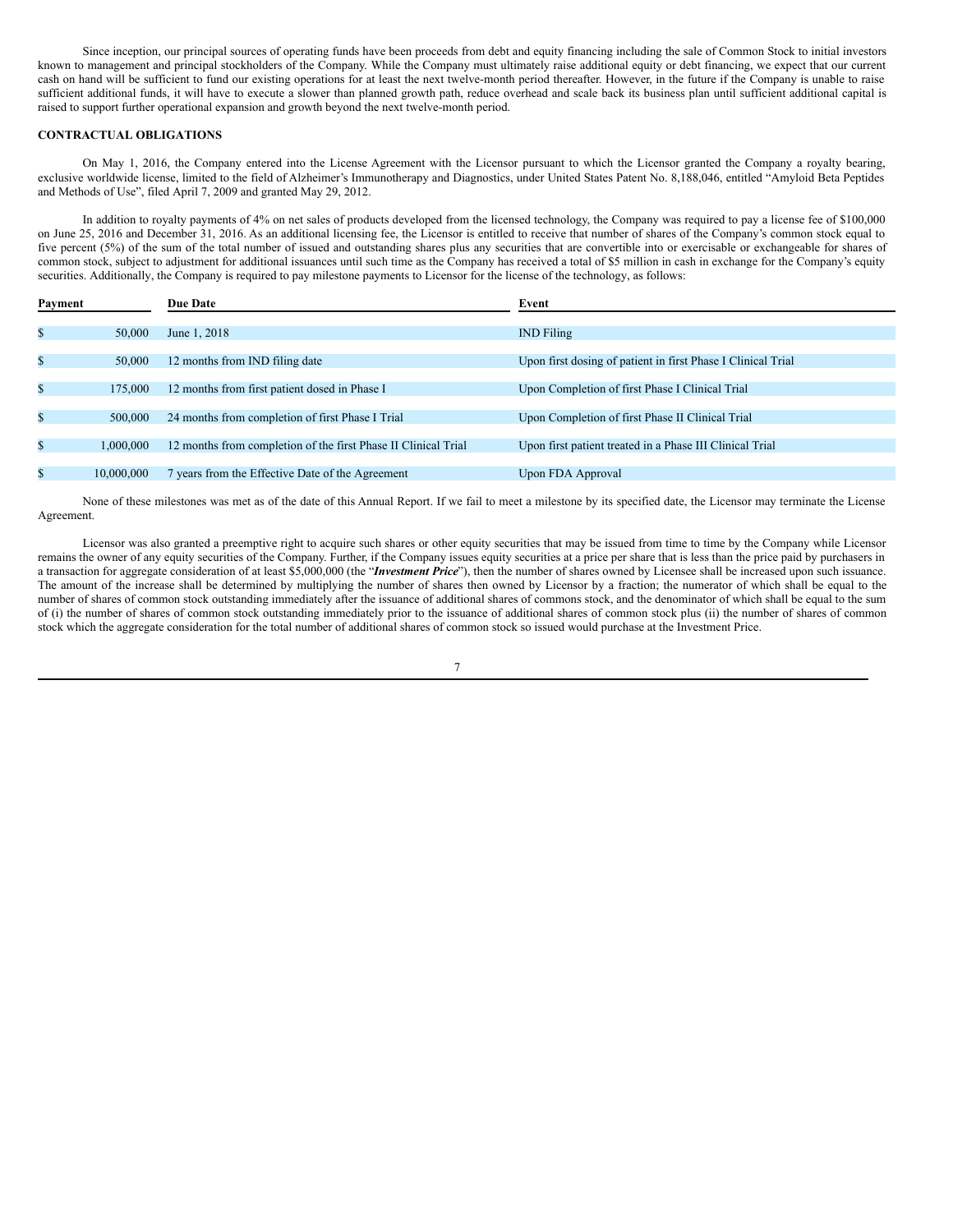# **Off-Balance Sheet Arrangements**

We do not have any off-balance sheet arrangements that have or are reasonably likely to have a current or future effect on our financial condition, changes in financial condition, revenues or expenses, results of operations, liquidity, capital expenditures or capital resources that is material to investors.

# **Item 2. Other Information**

None.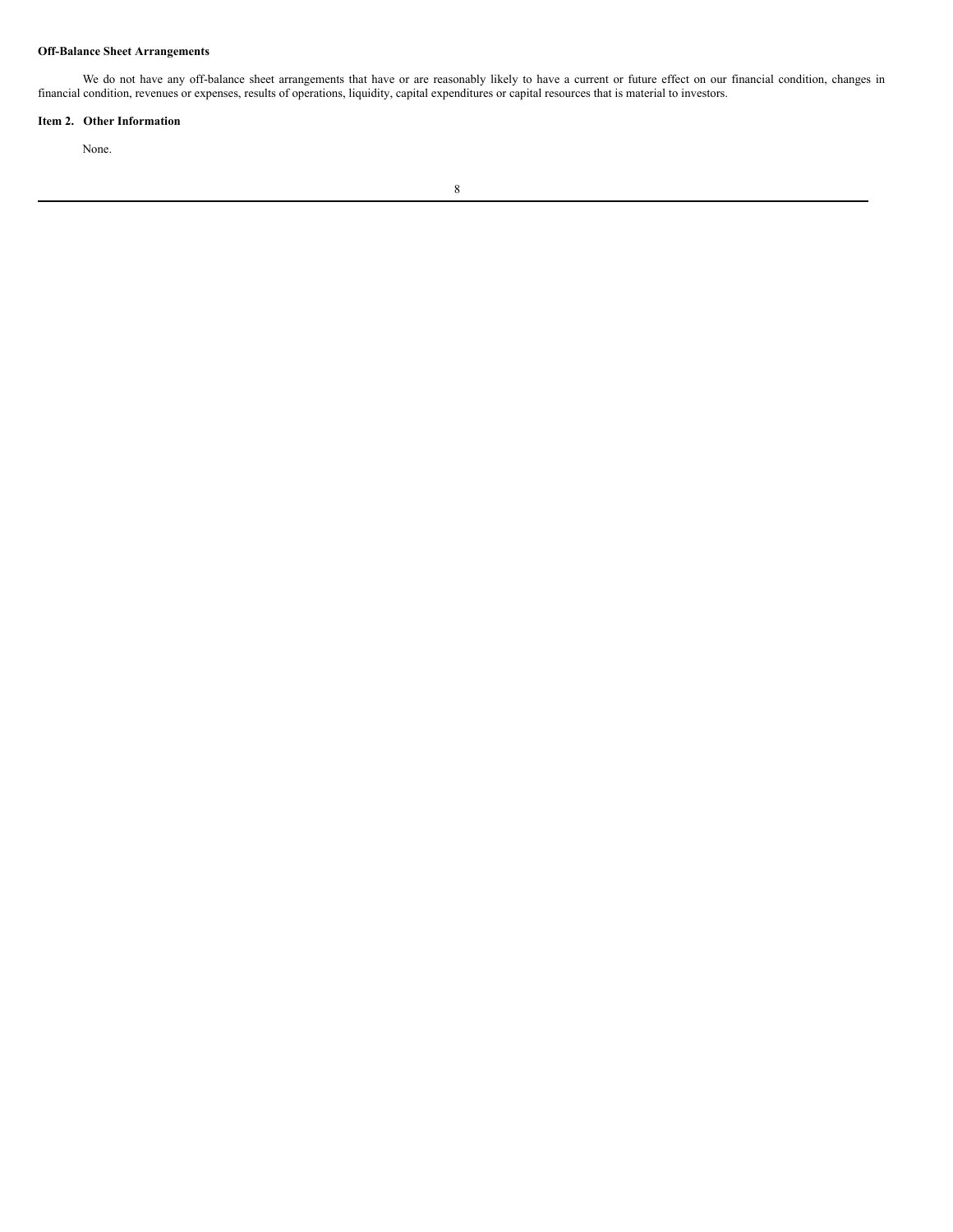# **INDEX TO FINANCIAL STATEMENTS ALZAMEND NEURO, INC.**

| Balance Sheet as of October 31, 2016                              | $F-2$      |
|-------------------------------------------------------------------|------------|
|                                                                   |            |
| Statement of Operations for the six months ended October 31, 2016 | $F-3$      |
|                                                                   |            |
| Statement of Cash Flows for the six months ended October 31, 2016 | $F-4$      |
|                                                                   |            |
| Notes to Financial Statements                                     | $F-5-F-15$ |
|                                                                   |            |
|                                                                   |            |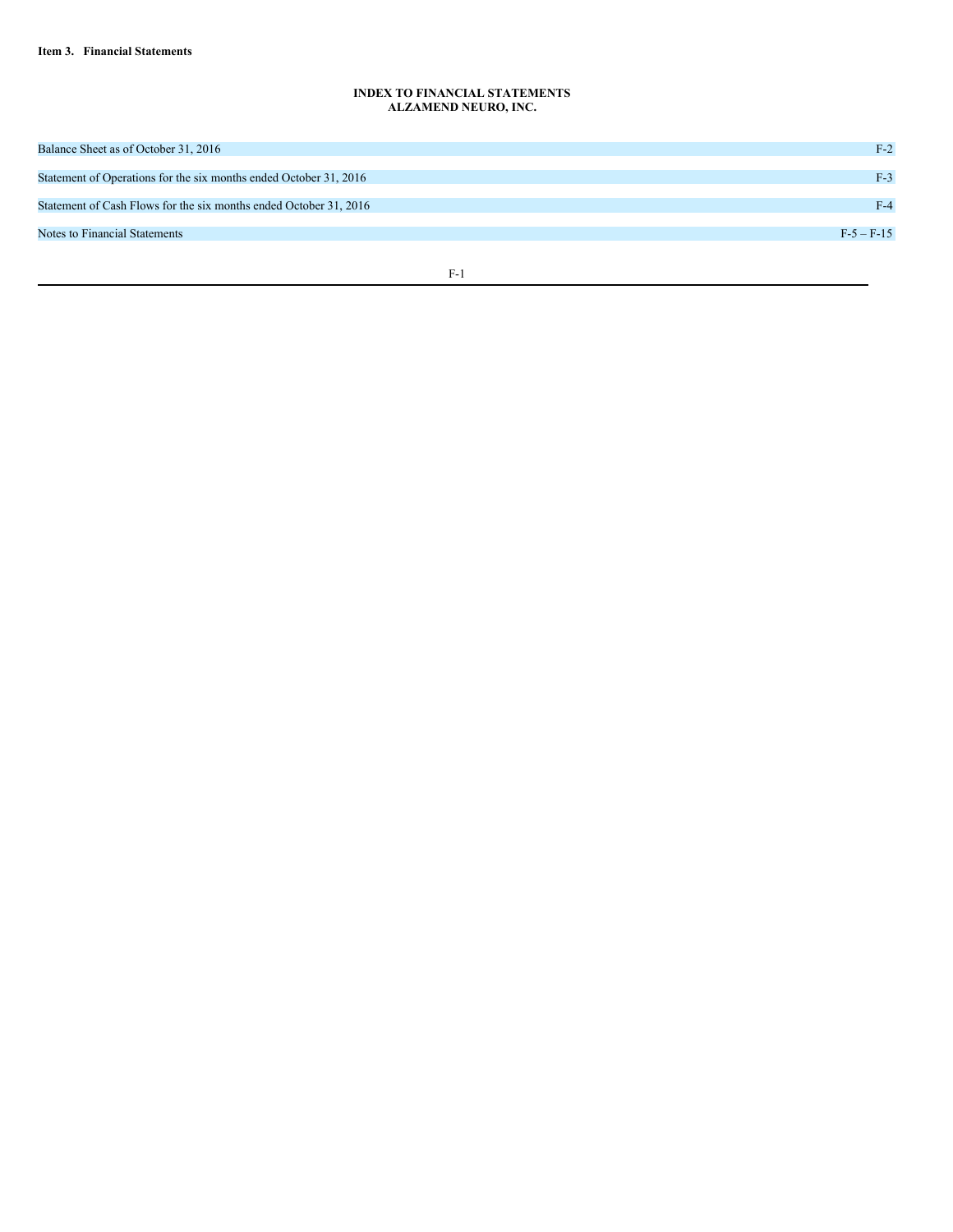| <b>Condensed Balance Sheets (Unaudited)</b> |
|---------------------------------------------|
|---------------------------------------------|

| <b>ASSETS</b>                                                                           |              | October 31, 2017   |              | <b>April 30, 2017</b> |
|-----------------------------------------------------------------------------------------|--------------|--------------------|--------------|-----------------------|
| <b>CURRENT ASSETS</b>                                                                   |              |                    |              |                       |
|                                                                                         |              |                    |              |                       |
| Cash                                                                                    | $\mathbb{S}$ | 306.143            | $\mathbb{S}$ | 4,976                 |
| Subscriptions receivable and prepaid expense                                            |              | 103,073            |              | 52,317                |
| <b>TOTAL CURRENT ASSETS</b>                                                             |              | 409.216            |              | 57,293                |
| Deferred offering cost                                                                  |              |                    |              | 75,000                |
| <b>TOTAL LONG TERM ASSETS</b>                                                           |              |                    |              | 75,000                |
|                                                                                         |              |                    |              |                       |
| <b>TOTAL ASSETS</b>                                                                     |              | 409,216            |              | 132,293               |
|                                                                                         |              |                    |              |                       |
| <b>LIABILITIES AND STOCKHOLDERS' DEFICIT</b>                                            |              |                    |              |                       |
|                                                                                         |              |                    |              |                       |
| <b>CURRENT LIABILITIES</b>                                                              |              |                    |              |                       |
|                                                                                         |              |                    |              |                       |
| Accounts payable and accrued liabilities<br>Related party payable                       | S            | 190.706<br>221,506 | $\mathbb{S}$ | 125,965<br>266,047    |
| Notes payable, net of discount of \$3,618                                               |              |                    |              | 71,382                |
| Notes payable, related party, net of discount of \$5,857 and \$6,271, respectively      |              | 42,983             |              | 253,829               |
| <b>TOTAL CURRENT LIABILITIES</b>                                                        |              | 455,195            |              | 717,223               |
|                                                                                         |              |                    |              |                       |
| <b>COMMITMENTS AND CONTINGENCIES</b>                                                    |              |                    |              |                       |
| <b>STOCKHOLDERS' DEFICIT</b>                                                            |              |                    |              |                       |
|                                                                                         |              |                    |              |                       |
| Convertible Preferred stock, \$0.0001 par value: 10,000,000 shares authorized;          |              |                    |              |                       |
| Series A Preferred Stock, \$0.0001 stated value per share, 1,360,000 shares designated; |              | 136                |              | 136                   |
| 1,360,000 shares issued and outstanding as of October 31, 2017 and April 30, 2017       |              |                    |              |                       |
| Common stock, \$0.0001 par value: 300,000,000 shares authorized;                        |              |                    |              |                       |
| 135,844,804 and 131,497,369 shares issued and outstanding as of October 31, 2017        |              |                    |              |                       |
| and April 30, 2017, respectively                                                        |              | 13,585             |              | 13,150                |
| Additional paid-in capital                                                              |              | 1,799,679          |              | 983,258               |
| Accumulated deficit                                                                     |              | (1,859,379)        |              | (1, 581, 474)         |
| TOTAL STOCKHOLDERS' DEFICIT                                                             |              | (45,979)           |              | (584, 930)            |
| TOTAL LIABILITIES AND STOCKHOLDERS' DEFICIT                                             | S            | 409,216            | S            | 132,293               |
|                                                                                         |              |                    |              |                       |

In the opinion of management all adjustments necessary in order to make the interim financial statements not misleading have been included.

The accompanying notes are an integral part of these financial statements.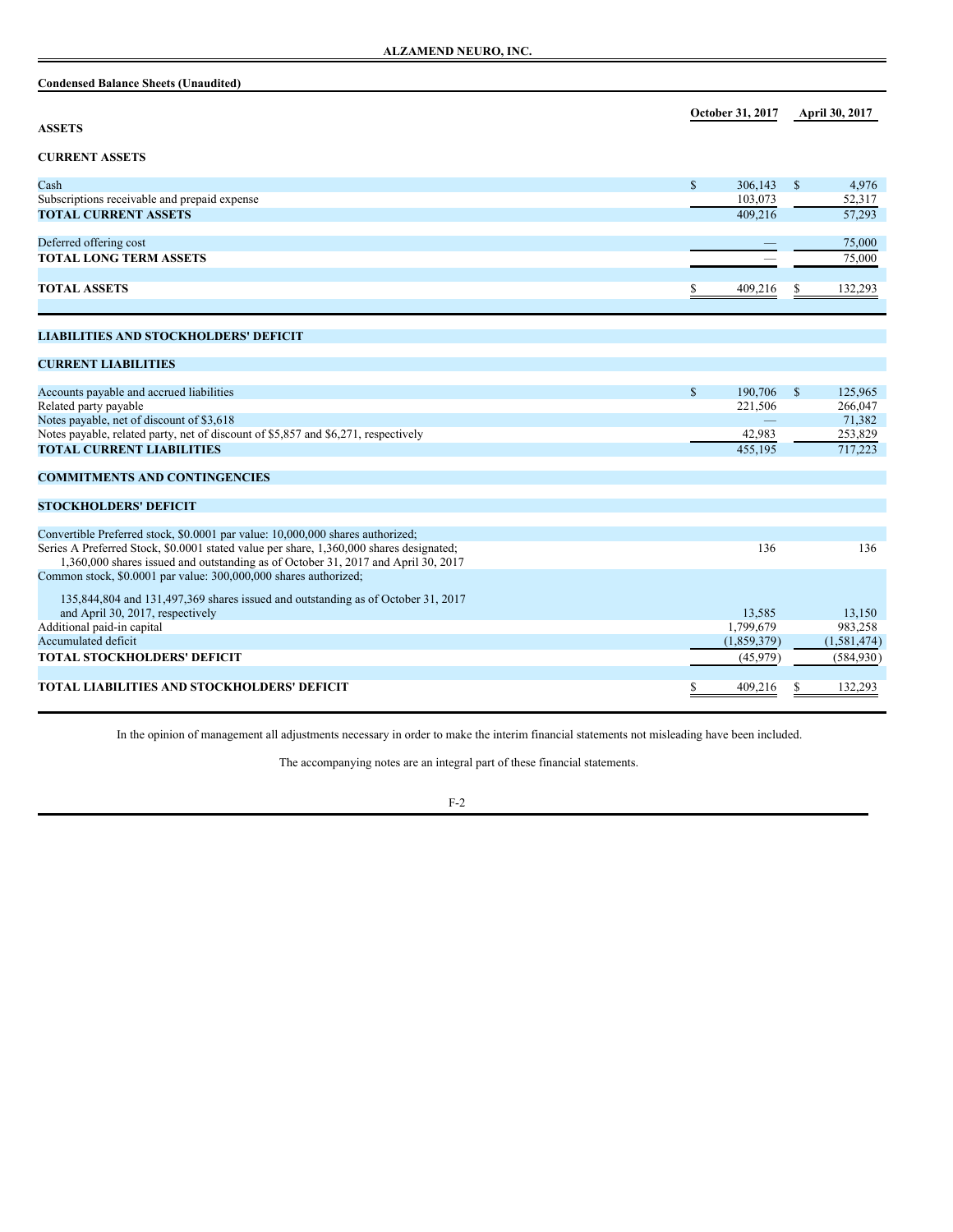# **Condensed Statements of Operations (Unaudited)**

|                                                                 | 2017         | For the Six Months Ended October 31,<br>2016 |  |
|-----------------------------------------------------------------|--------------|----------------------------------------------|--|
| <b>REVENUE</b>                                                  | $\mathbb{S}$ | <sup>\$</sup>                                |  |
| <b>OPERATING EXPENSES</b>                                       |              |                                              |  |
| General and administrative expenses                             | 245,233      | 766,199                                      |  |
| <b>Loss from operations</b>                                     | (245, 233)   | (766, 199)                                   |  |
| <b>OTHER EXPENSE</b>                                            |              |                                              |  |
| Interest expense                                                | 24,382       | 5,000                                        |  |
| Interest expense - debt discount                                | 8,290        |                                              |  |
| <b>Total other expenses</b>                                     | 32,672       | 5,000                                        |  |
| <b>NET LOSS</b>                                                 | (277, 905)   | (771, 199)<br>ъ                              |  |
| Basic and diluted net loss per common share                     | (0.00)       | (0.01)<br>S.                                 |  |
| Basic and diluted weighted average common shares<br>outstanding | 131,995,420  | 99, 178, 736                                 |  |

In the opinion of management all adjustments necessary in order to make the interim financial statements not misleading have been included.

The accompanying notes are an integral part of these financial statements.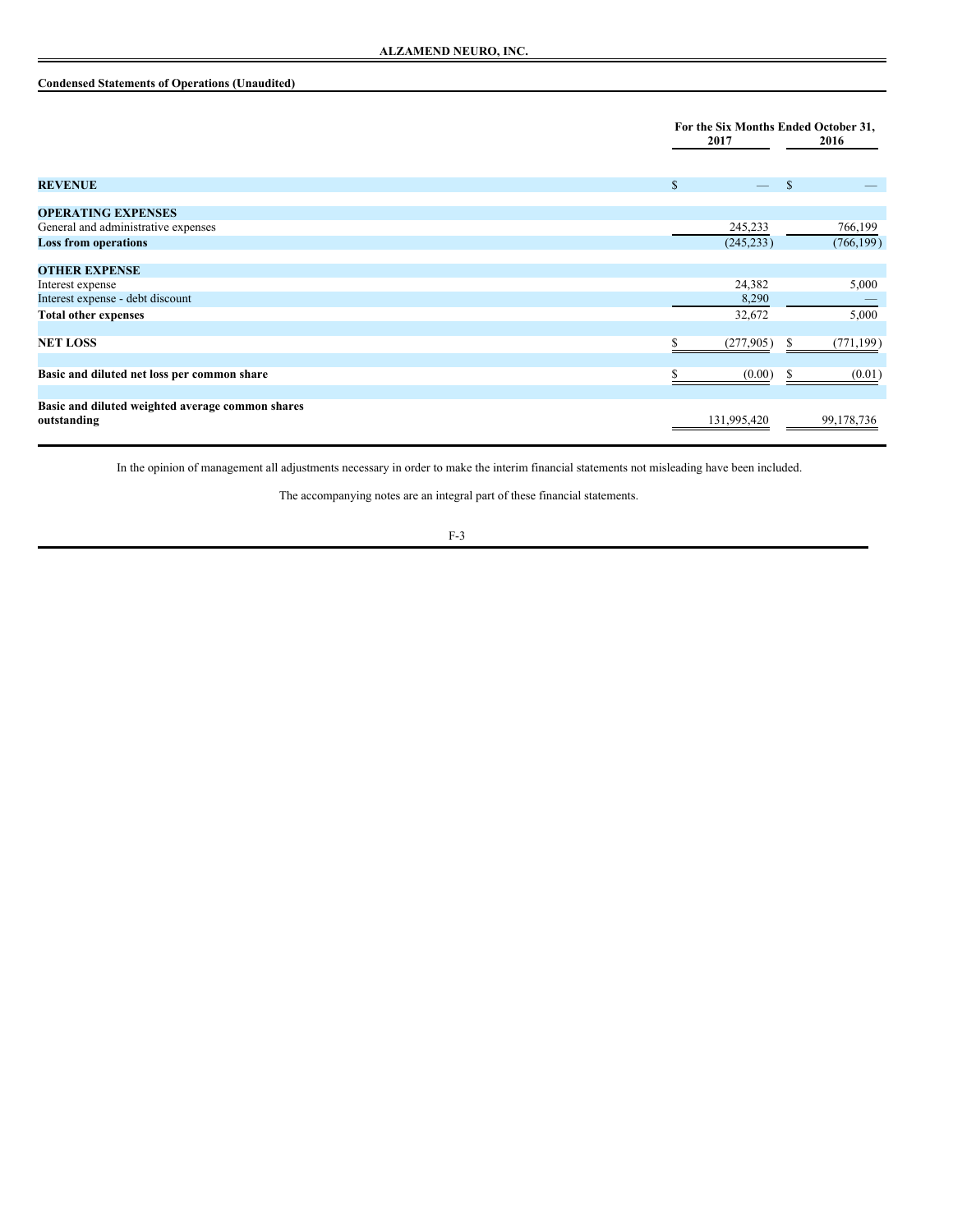# **Condensed Statements of Cash Flows (Unaudited)**

|                                                                 | For the Six Months Ended October 31,<br>2017 |                          | 2016       |
|-----------------------------------------------------------------|----------------------------------------------|--------------------------|------------|
| Cash flows from operating activities:                           |                                              |                          |            |
| Net loss                                                        | $\mathbb{S}$                                 | $(277,905)$ \$           | (771, 199) |
| Adjustments to reconcile net loss to net cash used in operating |                                              |                          |            |
| activities:                                                     |                                              |                          |            |
| Interest expense -- debt discount                               | 11,107                                       |                          |            |
| Stock-based compensation for license fees paid                  | 3.944                                        |                          |            |
| Changes in operating assets and liabilities:                    |                                              |                          |            |
| Prepaid expense                                                 | (54,291)                                     |                          | (94, 062)  |
| Deferred offering costs                                         |                                              | 78                       |            |
| Accounts payable                                                | 93,741                                       |                          | 40,718     |
| Net cash used in operating activities                           | (223, 326)                                   |                          | (824, 543) |
| Cash flows from financing activities:                           |                                              |                          |            |
| Proceeds from issuance of common stock                          | 889,134                                      |                          | 865,220    |
| Advances from related party payable                             | (44, 541)                                    |                          | 12,403     |
| Deferred offering costs                                         |                                              |                          | (25,000)   |
| Proceeds from issuance of preferred stock                       |                                              |                          | 2,880      |
| Proceeds from notes payable                                     |                                              | $\overline{\phantom{a}}$ | 75,000     |
| Proceeds from notes payable, related party                      | 138,500                                      |                          |            |
| Payments on notes payable                                       | (75,000)                                     |                          |            |
| Payments on notes payable, related party                        | (383,600)                                    |                          | (75,000)   |
| Net cash provided by financing activities                       | 524,493                                      |                          | 855,503    |
| Net increase in cash                                            | 301,167                                      |                          | 30,960     |
| Cash at beginning of period                                     | 4,976                                        |                          |            |
| Cash at end of period                                           | \$<br>306,143                                | \$                       | 30,960     |
| Supplemental disclosures of cash flow information:              |                                              |                          |            |
| Cash paid during the period for interest                        |                                              |                          |            |
|                                                                 | $\mathbb{S}$<br>19,612                       | <sup>\$</sup>            | 5,000      |
| Non-cash financing activities:                                  |                                              |                          |            |
| Subscription receivable for common stock                        | \$                                           | \$                       | 3,100      |
| Subscription receivable for preferred stock                     | $\mathbb{S}$                                 | $\mathbb{S}$             | 3,000      |
| Deferred offering costs included in accounts payable            | <sup>\$</sup>                                | \$                       | 25,000     |
| Issuance of notes payable in payment of accrued expenses        | $\mathbb{S}$<br>29,000                       | $\mathbb{S}$             |            |

In the opinion of management all adjustments necessary in order to make the interim financial statements not misleading have been included.

The accompanying notes are an integral part of these financial statements.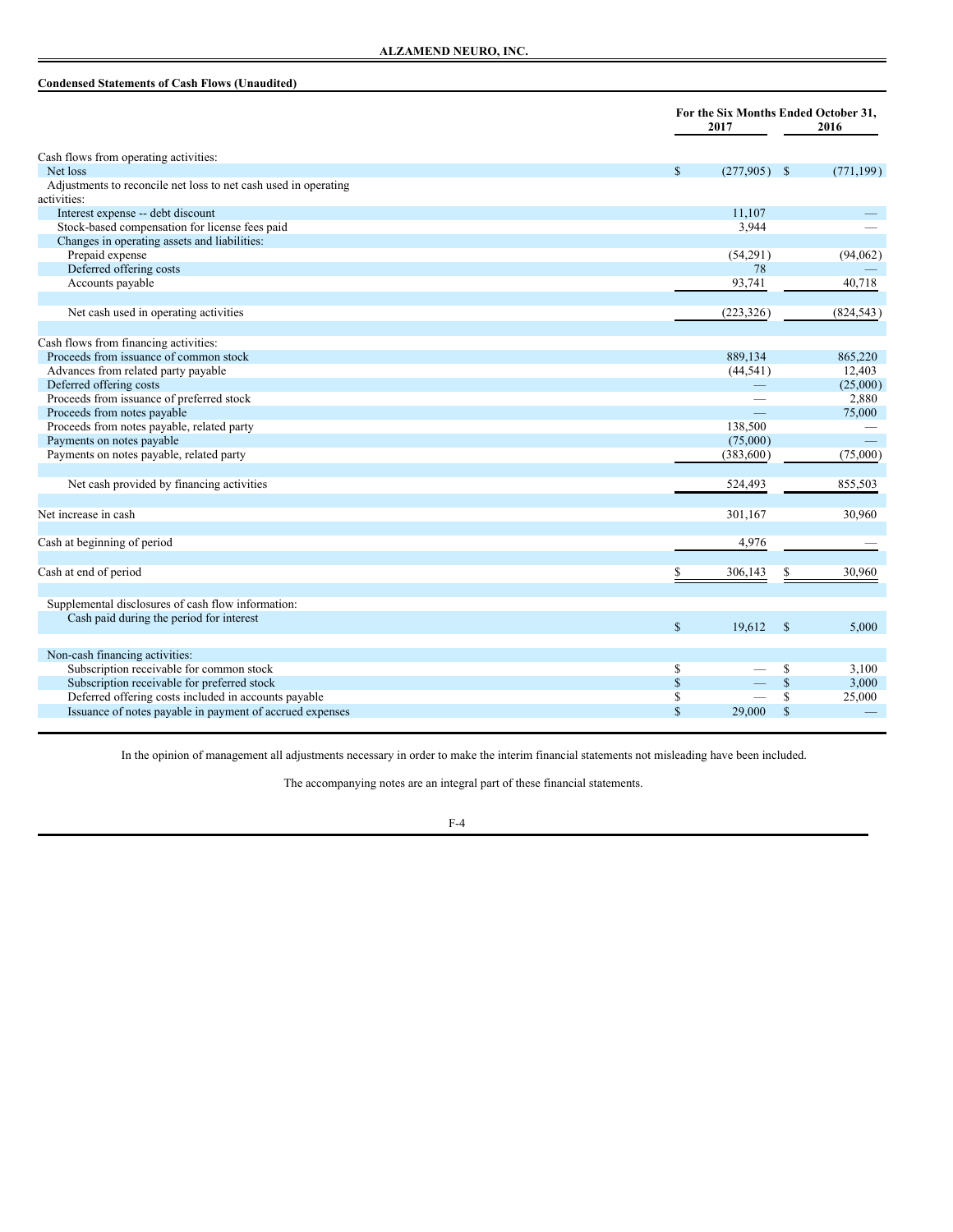#### **1. DESCRIPTION OF BUSINESS AND LIQUIDITY**

Alzamend Neuro, Inc. (the *"Company"* or *"Alzamend"*), is a specialty pharmaceutical company that was formed on February 26, 2016 to develop and commercialize patented intellectual property to prevent, treat and cure Alzheimer's. The first patented solution that Alzamend has licensed to move to commercialization is an immunotherapy vaccine peptide that works both as a treatment and vaccine against Alzheimer's (the "**Technology**").

The Company is devoting substantially all of its efforts towards research and development of its Technology and raising capital. The Company has not generated any product revenue to date. The Company has financed its operations to date primarily through debt financings and through the sale of its common stock. The Company expects to continue to incur net losses in the foreseeable future.

As of October 31, 2017, the Company had cash of \$306,143. However, between October 19, 2017 and December 29, 2017, the Companyentered into subscription agreements for the purchase of 419.45 units at \$10,000 for each unit purchased for an aggregate purchase price of \$4,194,500 which resulted in net proceeds to the Company of \$3,717,150. Each unit consisted of 40,000 shares of Common Stock (See Note 10). Although the Company has incurred recurring losses, the Company expects that the proceeds from this financing will be sufficient to fund operations for at least the next twelve months from the date of this filing.

The Company will need to continue to raise funds until it is able to generate revenues from operations sufficient to fund its development and commercial operations. The Company cannot be certain that additional funding will be available on acceptable terms, or at all, in which case it may have to significantly delay, scale back or discontinue the development and/or commercialization of its product. The Company may also be required to (a) seek collaborators for its product at an earlier stage than otherwise would be desirable and on terms that are less favorable than might otherwise be available; or (b) relinquish or otherwise dispose of rights to technology or its product that the Company would otherwise seek to deploy or commercialize.

# **2. SIGNIFICANT ACCOUNTING POLICIES**

# **Basis of Presentation**

The accompanying unaudited condensed financial statements have been prepared in accordance with the instructions to Form 1-SA and Regulation S-X and do not include all the information and disclosures required by accounting principles generally accepted in the United States of America. The Company has made estimates and judgments affecting the amounts reported in our consolidated financial statements and the accompanying notes. The actual results experienced by the Company may differ materially from our estimates. The financial information is unaudited but reflects all normal adjustments that are, in the opinion of management, necessary to provide a fair statement of results for the interim period presented. These condensed financial statements should be read in conjunction with the financial statements in the Company's Annual Report on Form 1-K for the year ended April 30, 2017, filed with the Securities and Exchange Commission on January 29, 2018. The condensed balance sheet as of April 30, 2017, was derived from the Company's audited 2017 financial statements contained in the above referenced Form 1-K. Results of the six months ended October 31, 2017, are not necessarily indicative of the results to be expected for the full year ending April 30, 2018.

#### **Accounting Estimates**

The preparation of financial statements, in conformity with accounting principles generally accepted in the United States of America(*"U.S. GAAP"*), requires management to make estimates and assumptions that affect the reported amounts of assets and liabilities and disclosure of contingent assets and liabilities at the date of the financial statements and the reported amounts of revenues and expenses during the reporting period. The Company's critical accounting policies that involve significant judgment and estimates include share based compensation and valuation of deferred income taxes. Actual results could differ from those estimates.

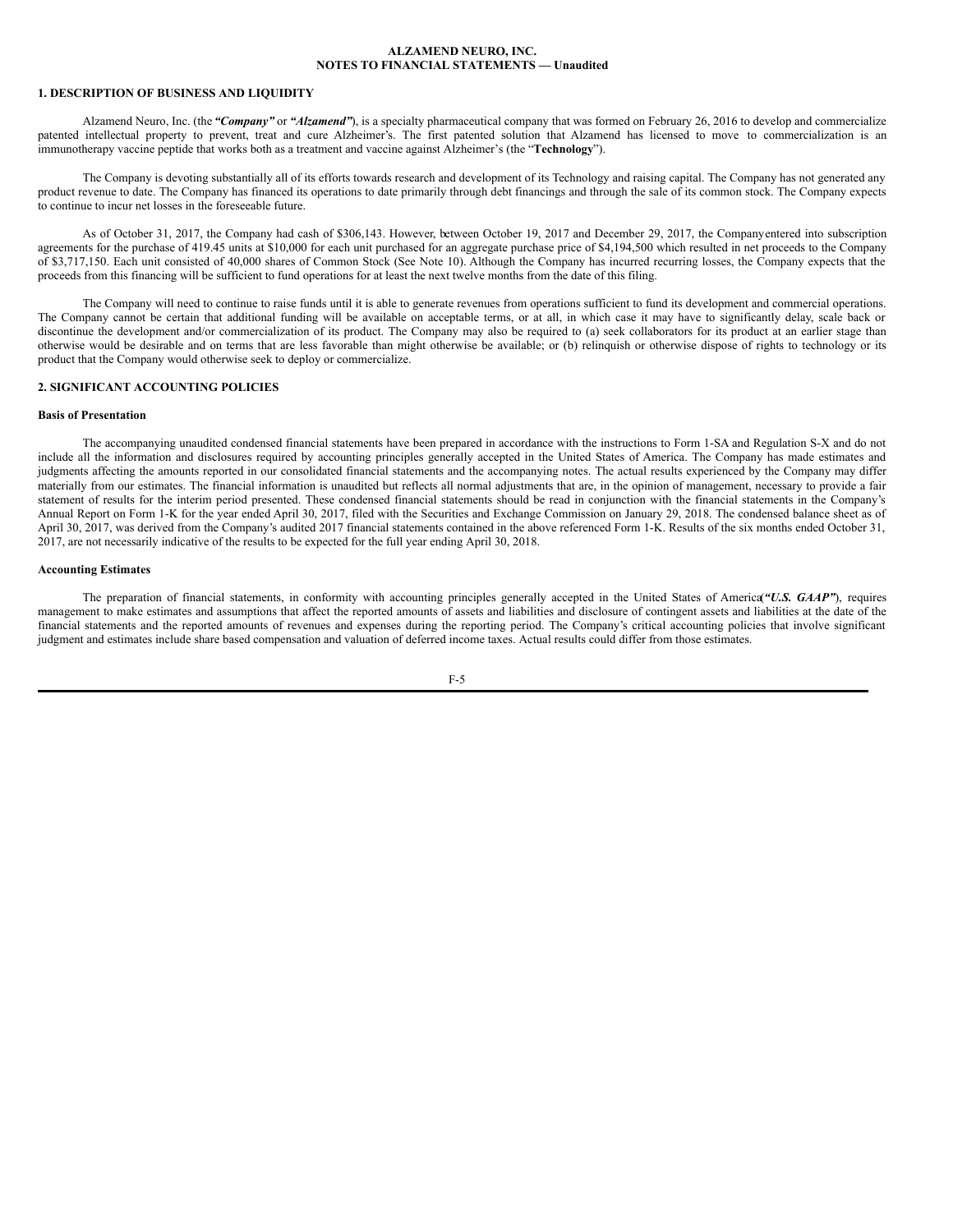# **Cash and Cash Equivalents**

The Company considers all highly liquid investments with a remaining maturity of three months or less when purchased to be cash equivalents. The recorded carrying amounts of the Company's cash and cash equivalents approximate their fair value. As of October 31, 2017 and April 30, 2017, the Company had no cash equivalents.

## **Fair Value of Financial Instruments**

The Company's financial instruments are accounts payable, notes payable and notes payable, related party. The recorded values of accounts payable approximate their fair values based on their short-term nature. The recorded values of notes payable and notes payable, related party are recorded at their carrying value, net of any unamortized debt discount, which approximates their fair value based on their short-term nature.

The Company defines fair value as the exchange price that would be received for an asset or paid to transfer a liability (an exit price) in the principal or most advantageous market for the asset or liability in an orderly transaction between market participants on the measurement date. Valuation techniques used to measure fair value must maximize the use of observable inputs and minimize the use of unobservable inputs. The fair value hierarchy is based on three levels of inputs that may be used to measure fair value, of which the first two are considered observable and the last is considered unobservable:

Level 1: Quoted prices in active markets for identical assets or liabilities.

Level 2: Inputs other than Level 1 that are observable, either directly or indirectly, such as quoted prices for similar assets or liabilities; quoted prices in markets that are not active; or other inputs that are observable or can be corroborated by observable market data for substantially the full term of the assets or liabilities.

Level 3 assumptions: Unobservable inputs that are supported by little or no market activity and that are significant to the fair value of the assets or liabilities including liabilities resulting from imbedded derivatives associated with certain warrants to purchase common stock.

#### **Income Taxes**

The Company determines its income taxes under the asset and liability method. Under the asset and liability approach, deferred income tax assets and liabilities are calculated and recorded based upon the future tax consequences of temporary differences by applying enacted statutory tax rates applicable to future periods for differences between the financial statements carrying amounts and the tax basis of existing assets and liabilities. Generally, deferred income taxes are classified as current or non-current in accordance with the classification of the related asset or liability. Those not related to an asset or a liability are classified as current or non-current depending on the periods in which the temporary differences are expected to reverse. Valuation allowances are provided for significant deferred income tax assets when it is more likely than not that some or all of the deferred tax assets will not be realized.

The Company recognizes tax liabilities by prescribing a minimum probability threshold that a tax position must meet before a financial statement benefit is recognized and also provides guidance on de-recognition, measurement, classification, interest and penalties, accounting in interim periods, disclosure and transition. The minimum threshold is defined as a tax position that is more likely than not to be sustained upon examination by the applicable taxing authority, including resolution of any related appeals or litigation processes, based on the technical merits of the position. The tax benefit to be recognized is measured as the largest amount of benefit that is greater than fifty percent likely of being realized upon ultimate settlement. To the extent that the final tax outcome of these matters is different than the amount recorded, such differences impact income tax expense in the period in which such determination is made. Interest and penalties, if any, related to accrued liabilities for potential tax assessments are included in income tax expense. U.S. GAAP also requires management to evaluate tax positions taken by the Company and recognize a liability if the Company has taken uncertain tax positions that more likely than not would not be sustained upon examination by applicable taxing authorities. Management of the Company has evaluated tax positions taken by the Company and has concluded that as of October 31, 2017, there are no uncertain tax positions taken, or expected to be taken, that would require recognition of a liability that would require disclosure in the financial statements.

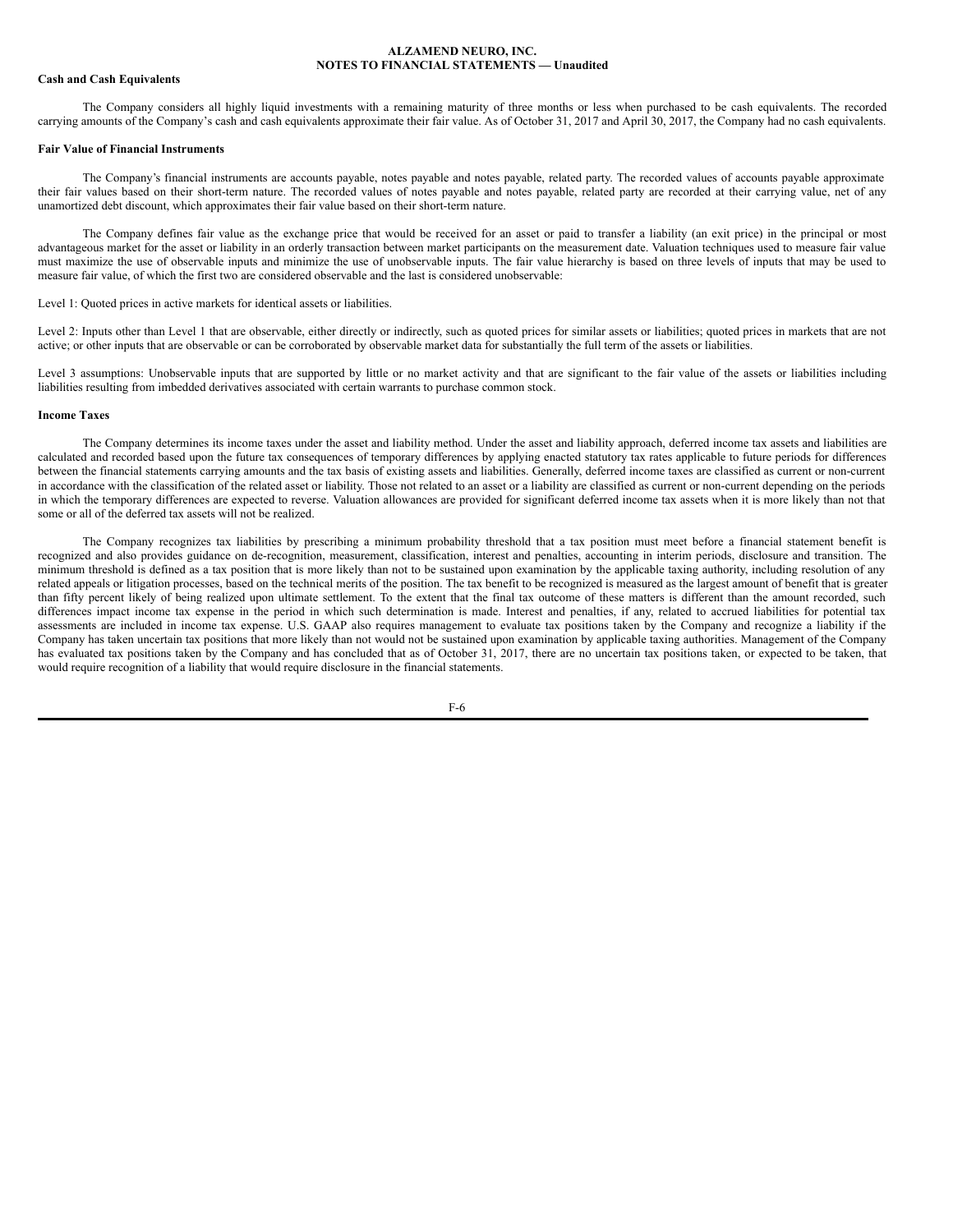#### **Stock-Based Compensation**

The Company accounts for stock option awards in accordance with Financial Accounting Standards Board Accounting Standards Codification ("FASB ASC") Topic No. 718, *Compensation-Stock Compensation*. Under FASB ASC Topic No. 718, compensation expense related to stock-based payments is recorded over the requisite service period based on the grant date fair value of the awards. Compensation previously recorded for unvested stock options that are forfeited is reversed upon forfeiture. The Company uses the Black-Scholes option pricing model for determining the estimated fair value for stock-based awards. The Black-Scholes model requires the use of assumptions which determine the fair value of stock-based awards, including the option's expected term and the price volatility of the underlying stock.

The Company's accounting policy for equity instruments issued to consultants and vendors in exchange for goods and services follows the provisions of FASB ASC Topic No. 505-50, *Equity Based Payments to Non-Employees*. Accordingly, the measurement date for the fair value of the equity instruments issued is determined at the earlier of (i) the date at which a commitment for performance by the consultant or vendor is reached or (ii) the date at which the consultant or vendor's performance is complete. In the case of equity instruments issued to consultants, the fair value of the equity instrument is recognized over the term of the consulting agreement.

# **Loss per Common Share**

The Company utilizes FASB ASC Topic No. 260, *Earnings per Share*. Basic loss per share is computed by dividing loss available to common shareholders by the weighted-average number of common shares outstanding. Diluted loss per share is computed similar to basic loss per share except that the denominator is increased to include the number of additional common shares that would have been outstanding if the potential common shares had been issued and if the additional common shares were dilutive. Diluted loss per common share reflects the potential dilution that could occur if convertible preferred stock, options and warrants were to be exercised or converted or otherwise resulted in the issuance of common stock that then shared in the earnings of the entity.

Since the effects of outstanding options and warrants are anti-dilutive in the period presented, shares of common stock underlying these instruments have been excluded from the computation of loss per common share.

The following sets forth the number of shares of common stock underlying outstanding convertible preferred stock, options and warrants as of October 31, 2017 and 2016:

|                                      | October 31, |             |
|--------------------------------------|-------------|-------------|
|                                      | 2017        | 2016        |
| Series A convertible preferred stock | 108,800,000 | 108,800,000 |
| Stock options                        | 30,500,000  | 30,500,000  |
| Warrants                             | 172,000     | 150,000     |
|                                      | 139.472.000 | 139.450.000 |

#### **Recent Accounting Standards**

From time to time, new accounting pronouncements are issued by the Financial Accounting Standards Board, (*'FASB*"), or other standard setting bodies and adopted by the Company as of the specified effective date. Unless otherwise discussed, the impact of recently issued standards that are not yet effective will not have a material impact on the Company's financial position or results of operations upon adoption.

In August 2016, the FASB issued ASU 2016-15, "Statement of Cash Flows (Topic 230)" ("ASU 2016-15"), which seeks to reduce the existing diversity in practice in how certain cash receipts and cash payments are presented and classified in the statement of cash flows. For public entities, ASU 2016-15 becomes effective for fiscal years beginning after December 15, 2017, including interim periods within those fiscal years, with early adoption permitted. The Company is currently evaluating the provisions of ASU 2016-15 and assessing the impact, if any, it may have on its financial position, results of operations, cash flows or financial statement disclosures.

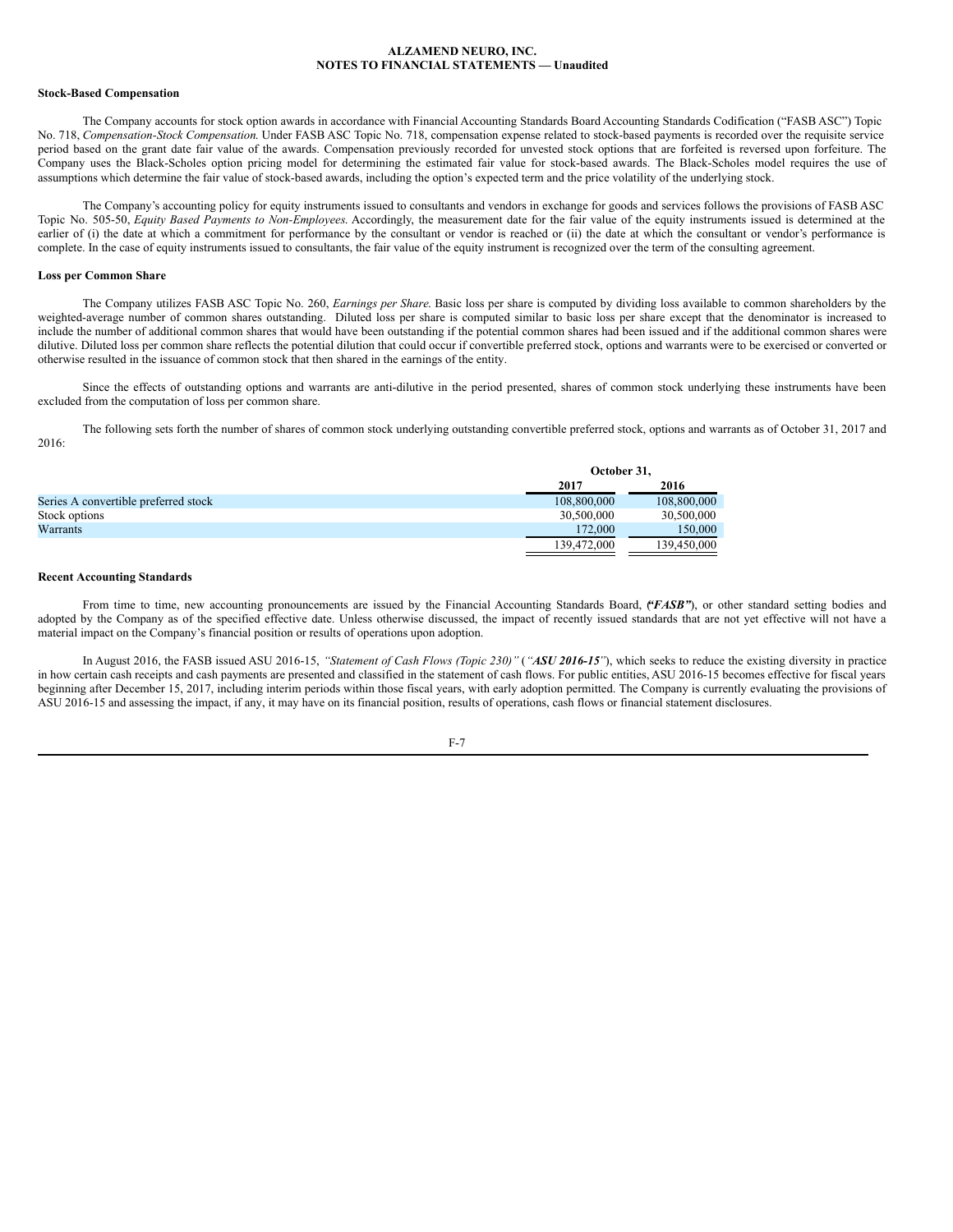In March 2016, the FASB issued ASU 2016-09, *"Compensation - Stock Compensation (Topic 718)"* (*"ASU 2016-09"*), which seeks to simplify accounting for share-based payment transactions including income tax consequences, classification of awards as either equity or liabilities, and the classification on the statement of cash flows. For public entities, ASU 2016-09 becomes effective for fiscal years beginning after December 15, 2016, including interim periods within those fiscal years, with early adoption permitted. The Company has not yet determined the effect that ASU 2016-09 will have on its financial position, results of operations or financial statement disclosures.

In January 2016, the FASB issued ASU 2016-01, *"Recognition and Measurement of Financial Assets and Liabilities"* (*"ASU 2016-01"*). ASU 2016-01 requires equity investments (excluding equity method investments and investments that are consolidated) to be measured at fair value with changes in fair value recognized in net income. Equity investments that do not have a readily determinable fair value may be measured at cost, adjusted for impairment and observable price changes. The ASU also simplifies the impairment assessment of equity investments, eliminates the disclosure of the assumptions used to estimate the fair value that is required to be disclosed for financial instruments measured at cost on the balance sheet and requires the exit price to be used when measuring fair value of financial instruments for disclosure purposes. Under ASU 2016-01, changes in fair value (resulting from instrument-specific credit risk) will be presented separately in other comprehensive income for liabilities measured using the fair value option and financial assets and liabilities will be presented separately by measurement category and type either on the balance sheet or in the financial statement disclosures. ASU 2016-01 is effective for fiscal years beginning after December 15, 2017, and interim periods within those fiscal years. The Company has not yet determined the effect that ASU 2016-01 will have on its financial position, results of operations, or financial statement disclosures.

In August 2014, the FASB issued ASU 2014-15, "Presentation of Financial Statements-Going Concern (Subtopic 205-40): Disclosure of Uncertainties about an Entity's Ability to Continue as a Going Concern" ("ASU 2014-15"). The amendments in ASU 2014-15 are intended to provide guidance on the responsibility of reporting entity management. Specifically, this ASU 2014-15 provides guidance to management related to evaluating whether there is substantial doubt about the reporting entity's ability to continue as a going concern and about related financial statement note disclosures. Although the presumption that a reporting entity will continue to operate as a going concern is fundamental to the preparation of financial statements, prior to the issuance of ASU 2014-15, there was no guidance in (U.S. GAAP related to the concept. Due to the lack of guidance in U.S. GAAP, practitioners and their clients often faced challenges in determining whether, when, and how a reporting entity should disclose the relevant information in its financial statements. As a result, the FASB issued this guidance to require management evaluation and potential financial statement disclosures. ASU 2014-15 is effective for financial statements with periods ending after December 15, 2016. The Company adopted ASU 2014-15 during the fiscal year and determined the effect that ASU 2014-15 did not have a material effect on its financial position, results of operations, or financial statement disclosures.

The Company has considered all other recently issued accounting standards and does not believe the adoption of such standards will have a material impact on its financial statements.

# **3. OTHER CURRENT ASSETS**

Other current assets are as follows:

|                                                   | October 31,<br>2017 | April 30,<br>2017 |
|---------------------------------------------------|---------------------|-------------------|
| Subscription receivables                          | 1.700               | 1,700             |
| Other receivables                                 | 32,310              |                   |
| Prepaid assets                                    | 69,063              | 50,617            |
| Total subscription receivables and prepaid assets | 103.073             | 52,317            |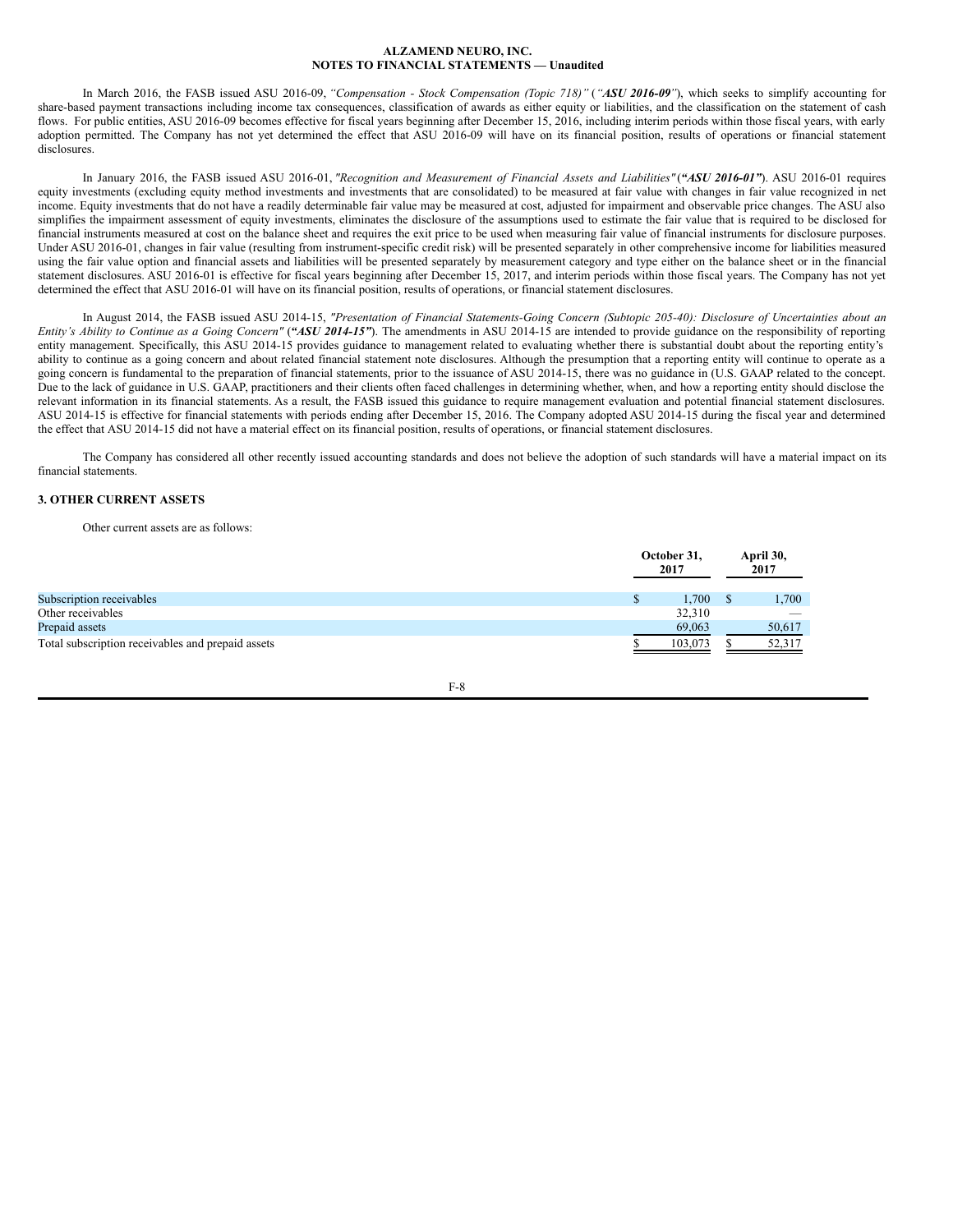## **4. STOCK-BASED COMPENSATION**

On April 30, 2016, the Company's shareholders approved the Company's 2016 Stock Incentive Plan (the *"Plan"*). The Plan provides for the issuance of a maximum of fifty million (50,000,000) shares of the Company's common stock to be offered to the Company's directors, officers, employees, and consultants. Options granted under the Plan have an exercise price equal to or greater than the fair value of the underlying common stock at the date of grant and become exercisable based on a vesting schedule determined at the date of grant. The options expire between 5 and 10 years from the date of grant. Restricted stock awards granted under the Plan are subject to a vesting period determined at the date of grant.

During the six months ended October 31, 2017 and 2016, the Company did not grant any equity-based awards from the Plan and did not recognize any stock-based compensation expense from previous grants made pursuant to the Plan. Pursuant to the terms of the License Agreement, the Company issued 1,972 shares of its common stock and recognized \$3,944 in license fees. the fair value of which was determined from recent sales of the Company's common stock to third parties.

All options that the Company grants are granted at the per share fair value on the grant date. Vesting of options differs based on the terms of each option. The Company has valued the options at their date of grant utilizing the Black Scholes option pricing model. As of the issuance of these financial statements, there was not an active public market for the Company's shares. Accordingly, the fair value of the underlying options was determined based on the historical volatility data of similar companies, considering the industry, products and market capitalization of such other entities. The risk-free interest rate used in the calculations is based on the implied yield available on U.S. Treasury issues with an equivalent term approximating the expected life of the options as calculated using the simplified method. The expected life of the options used was based on the contractual life of the option granted. Stock-based compensation is a non-cash expense because the Company settles these obligations by issuing shares of the Company's common stock from its authorized shares instead of settling such obligations with cash payments.

A summary of stock option activity for the period April 30, 2016 to October 31, 2017, is presented below:

|                         |                      | <b>Outstanding Options</b> |   |                 |              |      |                  |
|-------------------------|----------------------|----------------------------|---|-----------------|--------------|------|------------------|
|                         |                      |                            |   |                 | Weighted     |      |                  |
|                         |                      |                            |   | Weighted        | Average      |      |                  |
|                         | <b>Shares</b>        |                            |   | Average         | Remaining    |      | Aggregate        |
|                         | <b>Available for</b> | Number of                  |   | <b>Exercise</b> | Contractual  |      | <b>Intrinsic</b> |
|                         | Grant                | <b>Shares</b>              |   | Price           | Life (years) |      | Value            |
|                         |                      |                            |   |                 |              |      |                  |
| <b>April 30, 2016</b>   | 19,500,000           | 30,500,000                 | S | 0.0001          | 10.00        | - \$ | 0.00             |
|                         |                      |                            |   |                 |              |      |                  |
| <b>April 30, 2017</b>   | 19,500,000           | 30,500,000                 | S | 0.0001          | 9.00         | - \$ | 0.25             |
|                         |                      |                            |   |                 |              |      |                  |
| <b>October 31, 2017</b> | 19,500,000           | 30,500,000                 | S | 0.0001          | 8.50         | -S   | 0.25             |

The aggregate intrinsic value in the table above represents the total pretax intrinsic value (i.e., the difference between the fair value price on the respective date and the exercise price, times the number of shares) that would have been received by the option holders had all option holders exercised their options. There have not been any options exercised during the six months ended October 31, 2017.

The Company utilized the Black-Scholes option pricing model and the assumptions used for the period February 26, 2016 (inception) to April 30, 2016, are as follows: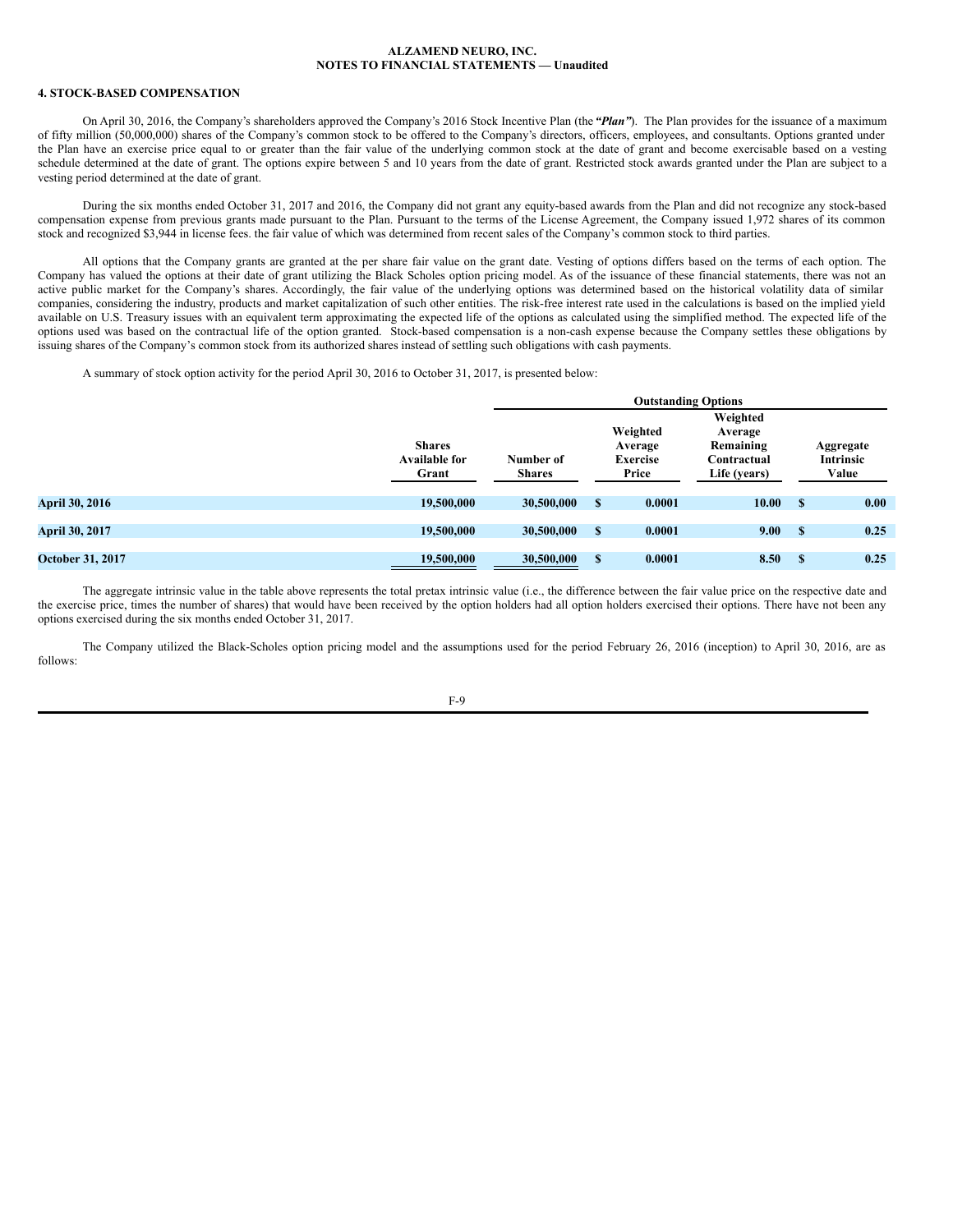**Period Ended**

|                                            | Period Ended<br>April 30, 2016 |
|--------------------------------------------|--------------------------------|
| Weighted average risk-free interest rate   | 1.28%                          |
| Weighted average life (in years)           | 5.0                            |
| Volatility                                 | 71%                            |
| Expected dividend yield                    | $0\%$                          |
| Weighted average grant-date fair value per |                                |
| share of options granted                   | 0.00006                        |

As of October 31, 2017, there were no unvested stock options and accordingly no unrecognized compensation cost related to unvested stock options.

# **5. WARRANTS**

On October 1, 2017, the Company issued warrants to purchase an aggregate of 22,000 shares of the Company's common stock at an exercise price equal to \$0.30 per share in connection with the issuance of an 8% promissory note in the aggregate principal amount of \$47,520 (See Note 8).

The following table summarizes information about common stock warrants outstanding at October 31, 2017:

|                   | Outstanding           |                                                                 |                                          | Exercisable           |                                          |
|-------------------|-----------------------|-----------------------------------------------------------------|------------------------------------------|-----------------------|------------------------------------------|
| Exercise<br>Price | Number<br>Outstanding | Weighted<br>Average<br>Remaining<br>Contractual<br>Life (Years) | Weighted<br>Average<br>Exercise<br>Price | Number<br>Exercisable | Weighted<br>Average<br>Exercise<br>Price |
| \$0.001           | 150,000               | 1.46                                                            | 0.001                                    | 150,000               | 0.001                                    |
| \$0.30            | 22,000                | 2.92                                                            | 0.30                                     | 22,000                | 0.30                                     |
|                   |                       |                                                                 |                                          |                       |                                          |
| $$0.001 - $0.30$  | 172,000               | ـ 64،                                                           | 0.039                                    | 172,000               | 0.039                                    |

# **6. RELATED PARTY TRANSACTIONS**

As of April 30, 2016, the Company had sold 1,000,000 shares of Series A Convertible Preferred Stock to MCKEA Holdings, LLC (*"MCKEA"*), a related party (See Note 9).

On May 1, 2016, the Company entered into a Management Services Agreement (*"Management Agreement"*) with Avalanche International Corp. (*"Avalanche"*), a related party. The Company's officers and directors are also officers and directors of Avalanche. Further, MCKEA is the majority member of Philou Ventures, LLC, which is the controlling shareholder of Avalanche. Pursuant to the terms of the Management Services Agreement, Avalanche shall provide management, consulting and financial services to Alzamend. Such services shall include advice and assistance concerning any and all aspects of operations, planning and financing of Alzamend and conducting relations with accountants, attorney, financial advisors and other professionals. The term of the Management Services Agreement, as amended, is for the period May 1, 2016 to December 31, 2017 and may be extended by written agreement. The Company initially paid \$40,000 per month for these services and, beginning February 2017, is currently paying \$20,000 per month. During the six months ended October 31, 2017 and 2016, the Company recognized \$120,000 and \$240,000, respectively, in management fees. At October 31, 2017 and April 30, 2016, \$204,082 and \$180,000, respectively, was included within related party payable on the Company's balance sheet.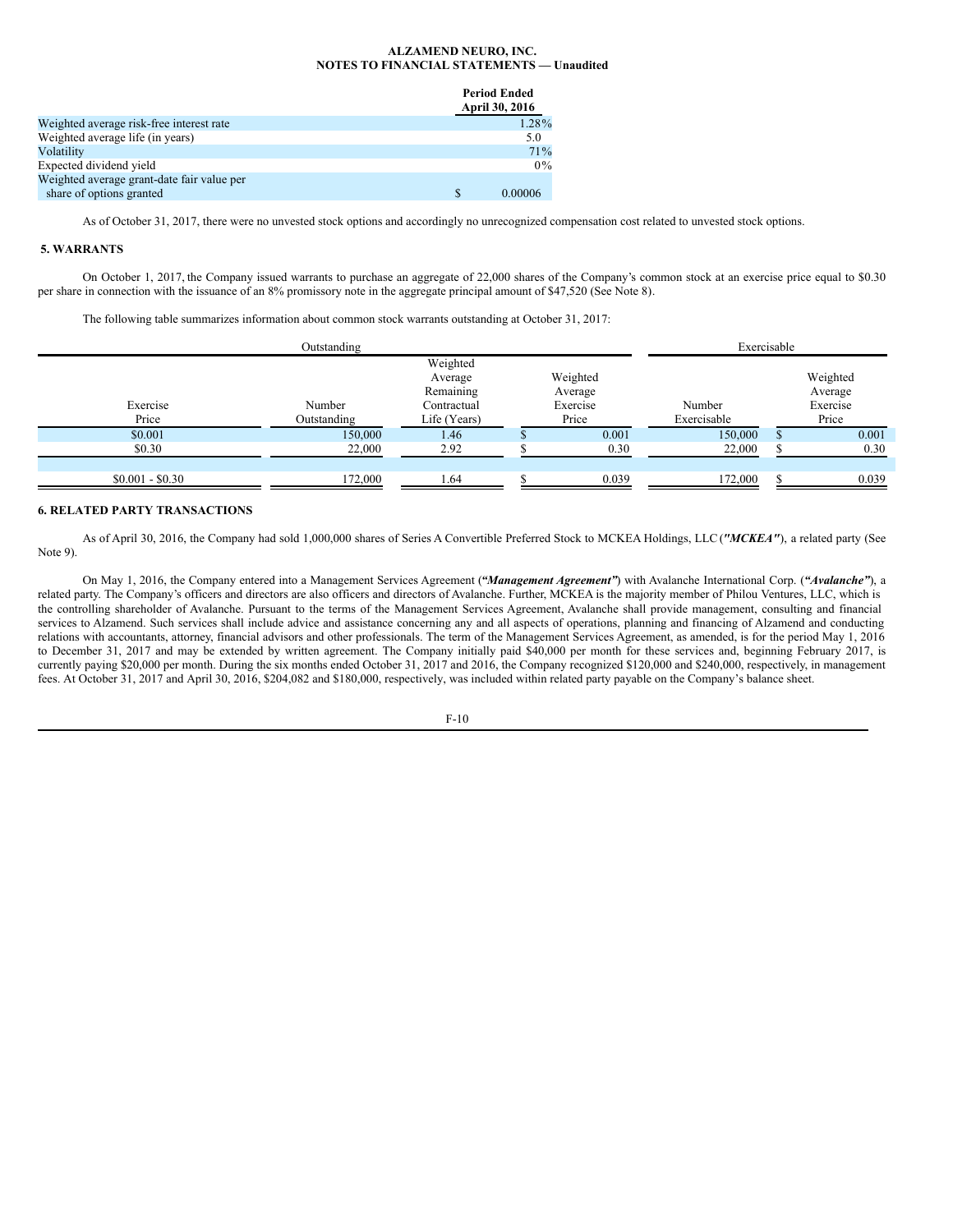During the six months ended October 31, 2017 and 2016, the Company incurred nil and \$22,235, respectively, for the services Gary Gottlieb, the sole officer and director of Cross Click Media, Inc. ("Cross Click"). The amounts incurred from Mr. Gottlieb are included in general and administrative expense in the statement of operations. MCKEA is the controlling shareholder of Cross Click. Kristine L. Ault , the wife of Milton C. Ault III,Chairman of the Company's Board of Directors, is the manager and owner of MCKEA. MCKEA is the majority member of Philou Ventures, LLC, which is the controlling shareholder of Avalanche. At October 31, 2017 and April 30, 2017, in the aggregate, the Company owed Cross Click and Mr. Gottlieb \$1,416 and \$27,674, respectively, which is included within related party payable on the Company's balance sheet.

The amount due at October 31, 2017 and April 30, 2017 to MCKEA and the Company's officers for reimbursement of expenses paid and incurred by these related parties was \$15,308 and \$58,373, respectively. The amounts are included within related party payable on the Company's balance sheet.

The amount due at October 31, 2017 and April 30, 2017 to related parties from short-term loans, inclusive of unamortized original discount of \$5,857 and \$6,271, respectively, was \$42,983 and \$253,829, respectively. The amounts are included within notes payable, related parties, on the Company's balance sheet (See Note 8).

# **7. NOTES PAYABLE**

During January 2017, the Company entered into a promissory note and received net proceeds of \$65,000. As consideration for this loan, the Company issued a promissory note in the aggregate principal amount of \$75,000, which included an original issue discount and fees of \$10,000. The original issue discount was amortized as non-cash interest expense over the term of the debt. During the six months ended October 31, 2017, interest expense of \$3,618 was recorded from the debt discount amortization. The promissory note accrued interest at 15% per year and during the six months ended October 31, 2017 the Company recorded \$16,838 in interest. At April 30, 2017, the outstanding balance on the promissory note, inclusive of unamortized original discount of \$3,618, was \$71,382. During the six months ended October 31, 2017, the outstanding balance on the promissory note was repaid.

# **8. NOTES PAYABLE, RELATED PARTY**

At April 30, 2017, the outstanding balance on short term borrowings from Avalanche, a related party, was \$180,100. During the six months ended October 31, 2017, the outstanding balance on the short term borrowings from Avalanche was repaid.

During January 2017, the Company entered a promissory note and received net proceeds of \$70,000 from Gary Gottlieb, a related party. As consideration for this loan, the Company issued a promissory note in the aggregate principal amount of \$80,000, which included original an issue discount of \$10,000. The original issue discount was amortized as non-cash interest expense over the term of the debt. During the six months ended October 31, 2017. interest expense of \$6,271 was recorded from the debt discount amortization. This promissory note accrued interest at 15% per year and during the six months ended October 31, 2017, the Company recorded \$5,852 in interest. At April 30, 2017, the outstanding balance on this promissory note, inclusive of unamortized original discount of \$6,271, was \$73,729. During the six months ended October 31, 2017, the outstanding principal balance on the promissory note was repaid.

On October 1, 2017, the Company entered into a promissory note in the principal amount of \$47,520 with DPW Holdings, Inc., a related party (DPW"). The promissory note included an original issue discount ("OID") of \$3,520 resulting in net proceeds to the Company of \$44,000, bears interest at 8% simple interest on the principal amount, and is due on August 16, 2018. Further, the promissory note also included a loan fee of \$1,320 resulting in a total amount due of \$48,840. As additional consideration, the Company also issued to DPW a warrant to purchase 22,000 shares of common stock at an exercise price of \$0.30 per share. The Company recorded debt discount based on the estimated fair value of the 22,000 warrants of \$2,235, which is being amortized to interest expense over the term of the promissory note using the effective interest method. During the six months ended October 31, 2017. interest expense of \$210 was recorded from the debt discount amortization. At October 31, 2017, the outstanding balance on this promissory note, inclusive of unamortized original discount of \$5,857, was \$42,983. On November 15, 2017, the Company repaid \$35,000 of the outstanding balance to DPW.

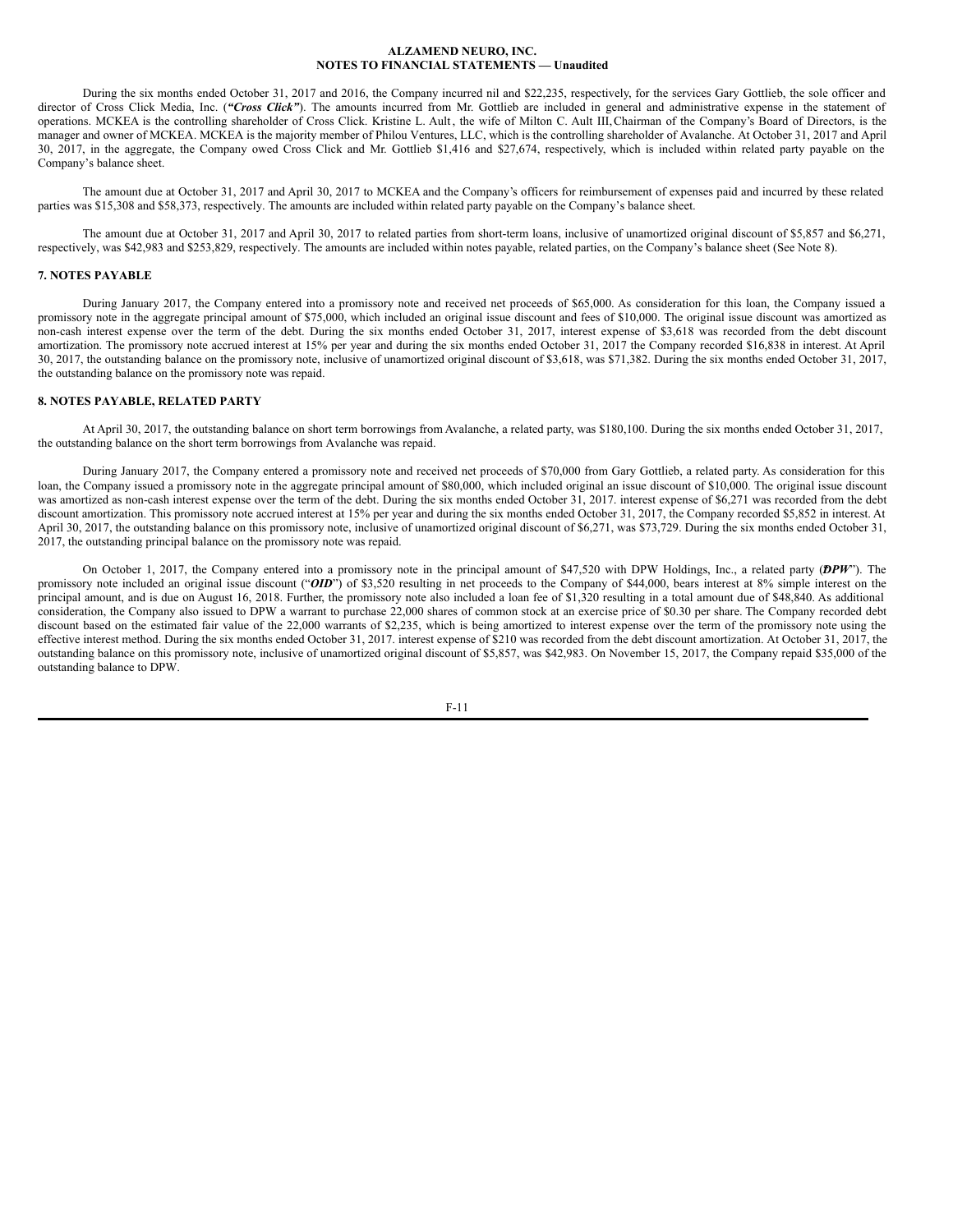## **9. EQUITY TRANSACTIONS**

#### *Series A Preferred Stock*

The Board of Directors has designated 1,360,000 shares of its Preferred Stock as "Series A Convertible Preferred Stock" (the "Series A Preferred Shares"). The Series A Preferred Shares convey no dividend rights except as may be declared by the Board in its sole and absolute discretion, out of funds legally available for that purpose. Holders of Series A Preferred Shares are entitled to 200 non-cumulative votes per share on all matters presented to our stockholders for action. In addition, the affirmative vote of the holders of a majority of the Series A Preferred then outstanding, voting as a separate class, is required for the Company to do any of the following:

- amend, alter or repeal any of the preferences or rights of the Series A Preferred Shares;
- authorize any reclassification of the Series A Preferred Shares;
- increase the authorized number of Series A Preferred Shares; or
- create any class or series of shares ranking prior to the Series A Preferred Shares as to dividends orliquidation.

The Series A Preferred Shares are not entitled to preemptive rights. In the event of any dissolution, liquidation or winding up of the Company, whether voluntary or involuntary, the Holders of Series A Preferred Shares shall be entitled to participate in any distribution out of the assets of the Company on an equal basis per share with the holders of the Common Stock.

Holders of Series A Preferred Shares have the right to convert their shares into shares of Common Stock at any time at a conversion rate equal to eighty (80) shares of Common Stock for every one (1) Series A Preferred Share. The conversion rate is not subject to anti-dilution adjustments.

On April 1, 2016, the Company entered into a subscription agreement with MCKEA Holdings, LLC (*"MCKEA"*) . The Company issued and sold to MCKEA 1,000,000 shares of Series A Preferred Shares that are convertible into 80,000,000 shares of Common Stock that carry the voting power of 200,000,000 shares of common stock. Kristine L. Ault, the wife of Milton C. Ault III,Chairman of the Company's Board of Directors, is the manager and owner of MCKEA.The issuance resulted in aggregate gross proceeds to the Company of \$8,000, of which \$5,000 was paid directly to a third party for legal services in April 2016 and \$3,000 was received during the year ended April 30, 2017.

On May 30, 2016, the Company entered into subscription agreements for the sale of 360,000 shares of Series A Preferred Stock to two investors at \$0.008/share for an aggregate purchase price of \$2,880. The Series A Preferred Stock is convertible into 28,800,000 shares of Common Stock.

# *Common Stock*

On May 27, 2016, the Company's Board of Directors approved a Certificate of Amendment to the Company's Certificate of Incorporation increasing its authorized shares of common stock from 150,000,000 to 300,000,000.

During April 2016, the Company entered into subscription agreements with multiple investors. The Company issued and sold to these investors 46,400,000 shares of its common stock at \$.0001 per share. The issuance resulted in aggregate gross proceeds to the Company of \$4,640, of which \$1,105 was received in April 2016 and the remainder of \$3,535 was received in May 2016.

During May 2016, the Company entered into subscription agreements with multiple investors. The Company issued and sold to these investors 46,700,000 shares of its common stock at \$.0001 per share. The issuance resulted in aggregate gross proceeds to the Company of \$4,670, of which \$2,970 has been received. The Company has recorded a receivable at October 31, 2017 and April 30, 2017, for the remaining balance due of \$1,700 recorded in subscription receivable on the balance sheet.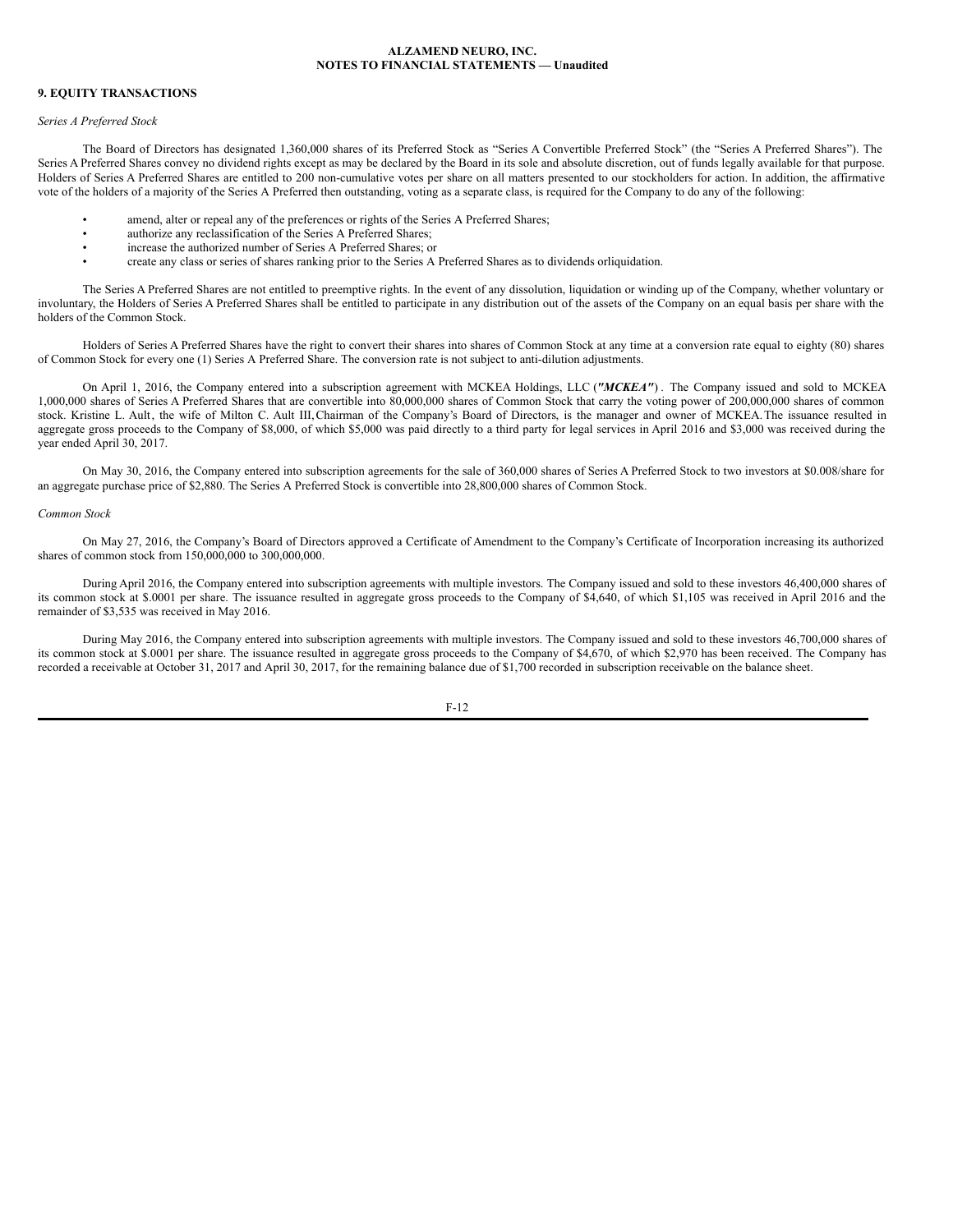On June 23, 2016 and July 6, 2016, the Company entered into subscription agreements with EAV, LLC for the purchase of 500 units at \$1,000 for each unit purchased. Each unit consisted of 23,500 shares of Common Stock. In aggregate, EAV purchased a total of 1,000 units, representing 23,500,000 shares of Common Stock for an aggregate of \$1,000,000, or approximately \$0.0426 per share, pursuant to the terms of a Private Placement Memorandum dated June 3, 2016. Payment for the 1,000 units was received between July 7, 2016 and August 2, 2016. In conjunction with the Private Placement Memorandum, the Company incurred \$100,000 in placement fees to Palladium Capital Advisors, LLC, and \$39,885 in legal and filing fees, resulting in net proceeds to the Company of \$860,115.

On April 5, 2016, the Company entered into a retainer agreement for legal representation in connection with a selling shareholder registration on Form 1-A (the *"Offering Circular"*) for a Regulation A+ offering (the "Reg A+ Offering"). Pursuant to the terms of the retainer agreement the Company agreed to pay a fee of \$75,000 of which an initial payment of \$25,000 was due upon execution of the retainer agreement, \$25,000 is due prior to the filing of the initial Offering Circular and \$25,000 is due upon qualification of the Offering Circular by the Securities and Exchange Commission. The total payments of \$75,000 are reflected as deferred offering costs, of which \$45,000 has been included in accounts payable. During June 2017, the Company raised \$74,926 in the Reg A+ Offering, the total amount of the fee will be offset against the proceeds received by reducing additional paid in capital and the balance of \$74 will be recorded as legal expense.

An exclusive license agreement with sublicensing terms was made effective on May 1, 2016, as amended on August 17, 2017, (the *Effective Date"*) by and between the University of South Florida Research Foundation, Inc. (hereinafter at times referred to as the *"Licensor"*), and a direct support organization of the University of South Florida (the "*University*") and the Company (the "*License Agreement*"). There are certain license fees and milestone payments required to be paid for the licensing of an immunotherapy vaccine peptide that is designed to be used both as a treatment and vaccine against Alzheimer's (the *"Technology"*), pursuant to the terms of the License Agreement with the Licensor and the University. Pursuant to the terms of the License Agreement, the Licensor is entitled to receive that number of shares of the Company's common stock equal to five percent (5%) of the total number of issued and outstanding shares outstanding, subject to additional issuances until such time as the Company has received a total of \$5 million in cash in exchange for the Company's equity securities. During the six months ended October 31, 2017, the Company issued 1,972 shares of its common stock and recognized \$3,944 in license fees and during the year ended April 30, 2017, the Company issued 13,547,369 shares of its common stock and recognized \$56,962 in license fees pursuant to the License Agreement. The amount of the license fees was based on the fair value of the Company's common stock on the date of issuance. Fair value was determined from recent sales of the Company's common stock to third parties.

There are certain initial license fees and milestone payments required to be paid by us to the Licensor pursuant to the terms of the License Agreement. The License Agreement requires the Company to pay royalty payments of four percent (4%) on net sales of products developed from the licensed technology. The Company has already paid an initial license fee of \$200,000. As an additional licensing fee, the Licensor is entitled to receive that number of shares of the Company's common stock equal to five percent (5%) of the total number of issued and outstanding shares outstanding on May 1, 2016, subject to additional issuances until such time as the Company has received a total of \$5 million in cash in exchange for the Company's equity securities. Additionally, the Company is required to pay milestone payments to the Licensor for the license of the technology, as follows:

| Payment      | <b>Due Date</b>                                                | Event                                                        |
|--------------|----------------------------------------------------------------|--------------------------------------------------------------|
| \$50,000     | June 1, 2018                                                   | <b>IND</b> Filing                                            |
|              |                                                                |                                                              |
| \$50,000     | 12 months from IND filing date                                 | Upon first dosing of patient in first Phase I Clinical Trial |
|              |                                                                |                                                              |
| \$175,000    | 12 months from first patient dosed in Phase I                  | Upon Completion of first Phase I Clinical Trial              |
|              |                                                                |                                                              |
| \$500,000    | 24 months from completion of first Phase I Trial               | Upon Completion of first Phase II Clinical Trial             |
|              |                                                                |                                                              |
| \$1,000,000  | 12 months from completion of the first Phase II Clinical Trial | Upon first patient treated in a Phase III Clinical Trial     |
|              |                                                                |                                                              |
| \$10,000,000 | 7 years from the Effective Date of the Agreement               | Upon FDA Approval                                            |
|              |                                                                |                                                              |

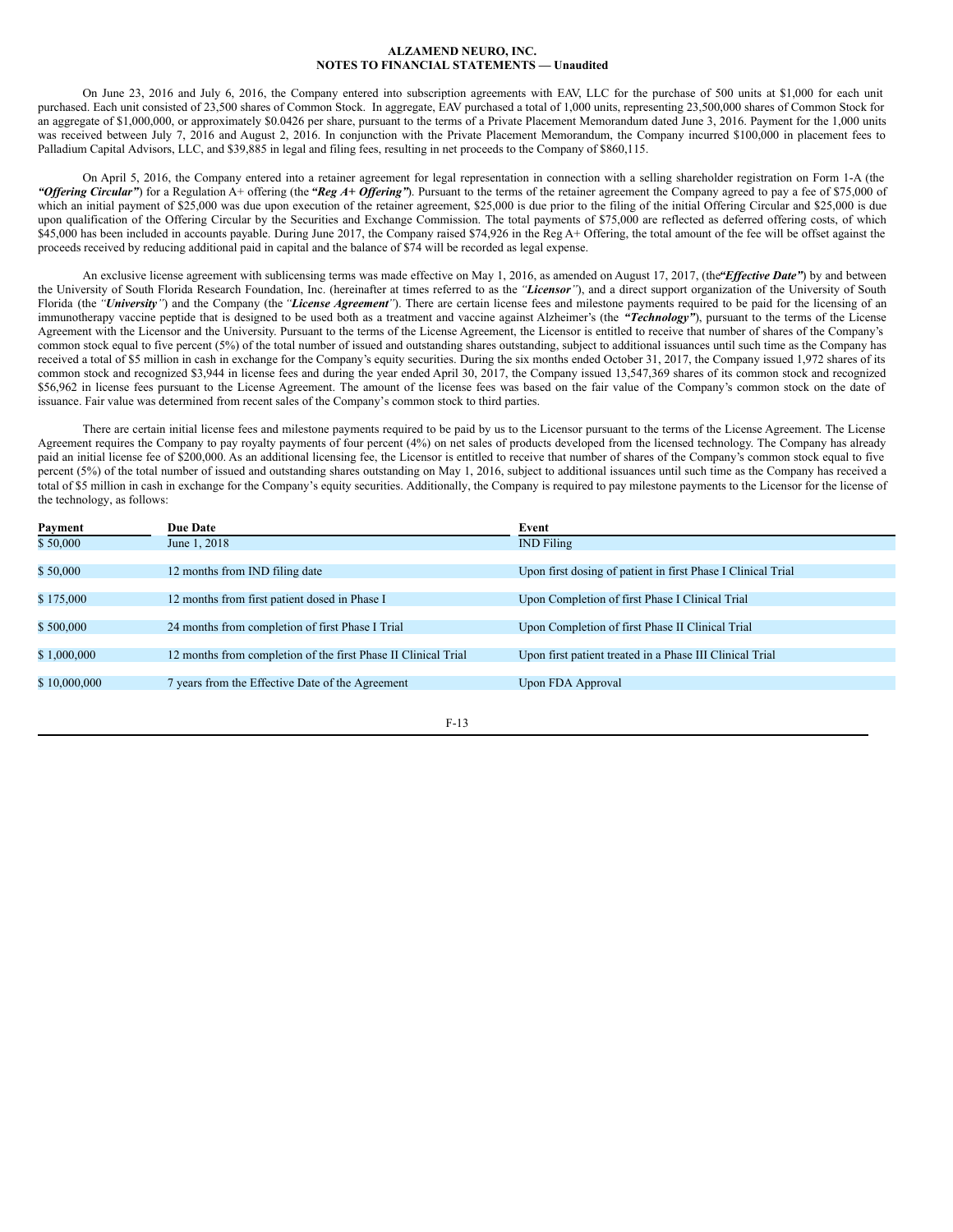None of the milestones have been met. If the Company fails to meet a milestone by the specified date, the Licensor may terminate the License Agreement.

The Licensor was also granted a preemptive right to acquire such shares or other equity securities that may be issued from time to time by the Company while the Licensor remains the owner of any equity securities of the Company. Further, if the Company issues equity securities at a price per share that is less than the price paid by purchasers in a transaction for aggregate consideration of at least \$5,000,000 (the *"Investment Price"*), then the number of shares owned by the Licensor shall be increased upon such issuance. The amount of the increase shall be determined by multiplying the number of shares then owned by Licensor by a fraction; the numerator of which shall be equal to the number of shares of common stock outstanding immediately after the issuance of additional shares of commons stock, and the denominator of which shall be equal to the sum of (i) the number of shares of common stock outstanding immediately prior to the issuance of additional shares of common stock plus (ii) the number of shares of common stock which the aggregate consideration for the total number of additional shares of common stock so issued would purchase at the Investment Price.

During the year ended April 30, 2017, the Company issued 1,350,000 shares of common stock to service providers for total stock-based compensation of \$57,446. All of the shares of common stock were valued based on the fair value of the Company's common stock on the date of issuance. Fair value was determined from recent sales of the Company's common stock to third parties. These issuances included 100,000 shares of common stock, valued at \$4,255, to a related party.

In December 2016, the SEC qualified the Company's Regulation A Offering Statement pursuant to which the Company sought to raise \$50,000,000 from the sale of Common Stock at a price of \$2.00 per share. The Company sold 37,463 shares of Common Stock and received gross proceeds of \$74,926 in the offering, which closed on June 15, 2017.

On October 19, 2017, the Company entered into subscription agreements for the purchase of 107.7 units at \$10,000 for each unit purchased. Each unit consisted of 40,000 shares of Common Stock. In aggregate, the 107.7 units represented 4,308,000 shares of Common Stock for an aggregate purchase price of \$1,077,000, or \$0.25 per share, pursuant to the terms of a Private Placement Memorandum dated August 17, 2017 (the "PPM"). In conjunction with this PPM, the Company incurred \$107,700 in placement fees and \$57,900 in legal and filing fees, resulting in net proceeds to the Company of \$911,400.

## **10. SUBSEQUENT EVENTS**

In accordance with FASB ASC 855-10, the Company has analyzed its operations subsequent to October 31, 2017 and hasdetermined that it does not have any material subsequent events to disclose in these financial statements except for the following.

# *Common Stock*

Between December 13, 2017 and December 29, 2017, the Companyentered into subscription agreements for the purchase of 311.75 units at \$10,000 for each unit purchased. Each unit consisted of 40,000 shares of Common Stock. In aggregate, the 311.75 units represented 12,470,000 shares of Common Stock for an aggregate purchase price of \$3,117,500, or \$0.25 per share, pursuant to the terms of a Private Placement Memorandum dated August 17, 2017 (the "PPM"). In conjunction with this PPM, and inclusive of the sale of 107.7 units that occurred on October 19, 2017, the Company incurred \$419,450 in placement fees and \$57,900 in legal and filing fees, resulting in net proceeds to the Company of \$3,717,150.

On January 8, 2018, the Company received notices of conversion from two investors that had purchased 360,000 shares of Series A Preferred Stock. The Series A Preferred Stock was converted into 28,800,000 shares of Common Stock.

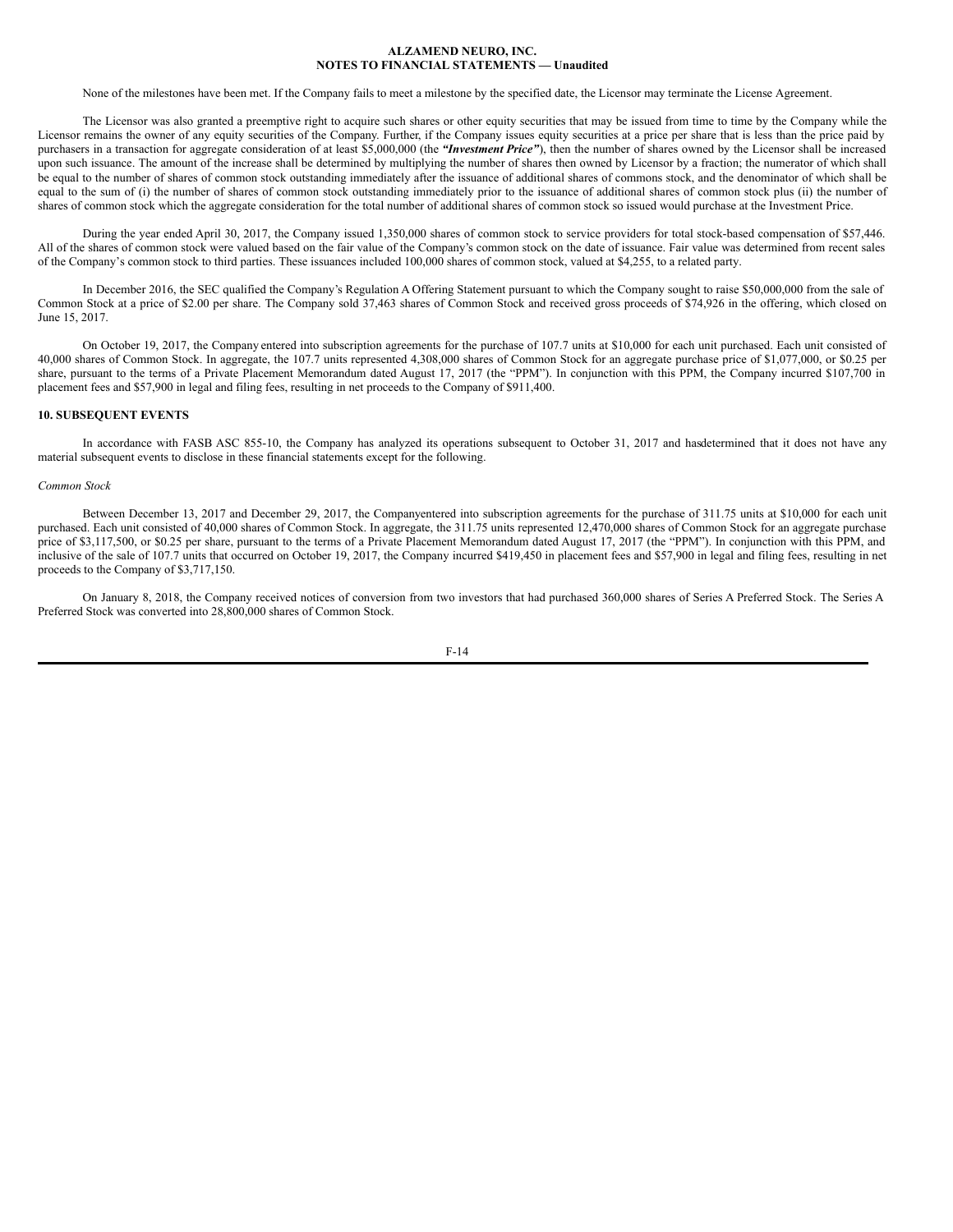# *Placement Agreement*

The Company has agreed with Spartan Capital Securities, LLC ("*Spartan*"), the placement agent in the Company's PPM offering (the "*Of ering*"), as follows:

# Use of Proceeds

The Company will apply the net proceeds from the Offering to include the retention of a FDA consulting firm, payment of the IND and all associated costs and the launch of a First Stage Clinical Trial with up to 20 human patients along with limited operational expenses.

#### Corporate Governance

During the period commencing on December 29, 2017 and ending at such time as the Company's common stock is listed on a national securities exchange, Spartan will have the right to designate one member of the Company's Board of Directors (the "*Board*"). If Spartan does not elect to designate a member of the Board, then the Company will permit a representative of Spartan to attend all meetings of the Board as an observer.

In addition, commencing within twelve (12) to twenty-four (24) months from December 29, 2017, the Board will be comprised of two inside directors and three independent directors (as such term is defined by Rule 5605 of the NASDAQ Stock Market). This covenant will expire upon the listing of the Company's common stock on a national securities exchange.

#### Registration Rights

Subject to applicable law or regulations including but not limited to Rule 415 of the Securities Act the Company, within one hundred and eighty (180) days of the final closing of an initial public offering of the Company's equity securities, file a registration statement on Form S-1 with the Securities and Exchange Commission, which registration statement will cover the shares of common stock issuable to the Placement Agent pursuant to the MCKEA Consulting Agreement discussed below as well as the shares of common stock issued in the Offering.

#### *Alzamend Consulting Agreement*

The Company entered into a five year consulting agreement with Spartan pursuant to which Spartan has agreed to provide consulting services with respect to general corporate matters, including, but not limited to, advice and input with respect to raising capital, potential M&A transactions, identifying suitable personnel for management, developing corporate structure and finance strategies, assisting the Company with strategic introductions, assisting management with enhancing corporate and shareholder value and introducing the Company to potential investors. In December 2017, since the maximum amount was raised in the Offering, the Company paid to Spartan a consulting fee of \$1,400,000 for the services to be rendered over the sixty (60) month term of this consulting agreement.

#### *MCKEA Consulting Agreement*

MCKEA and Spartan also entered into a five-year consulting agreement (the *"MCKEA Consulting Agreement"*). Pursuant to the MCKEA Consulting Agreement, upon the receipt by the Company of no less than \$2,500,000 in gross proceeds from the PPM, MCKEA will transfer to Spartan 20,000,000 shares of Alzamend common stock. During the term of the MCKEA Consulting Agreement, Spartan will provide consulting services related to general corporate and other matters related to MCKEA's investment in the Company such as advice on mergers and acquisition transactions, finance strategies, identification of potential management candidates and other strategic introductions.

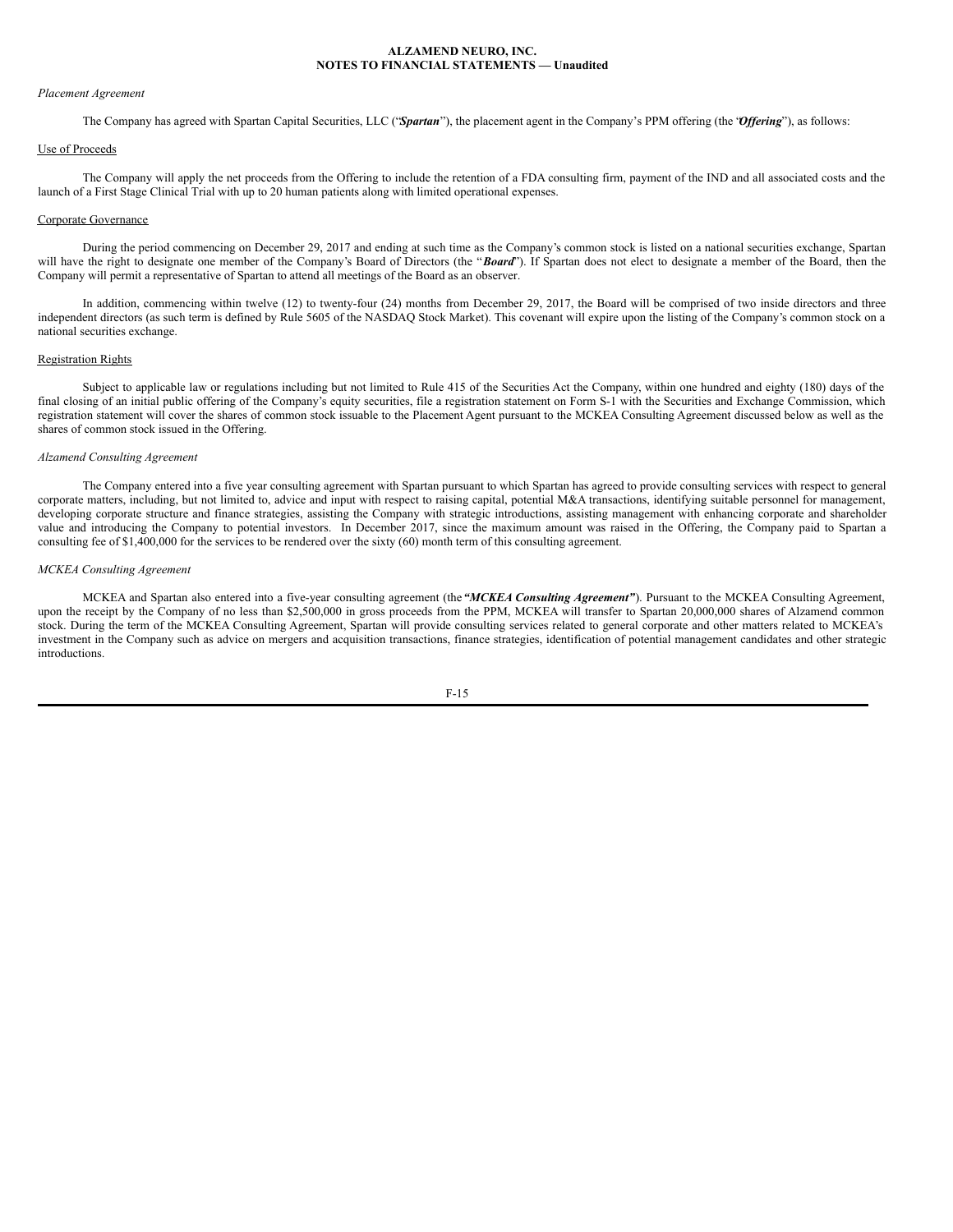# **Item 4. EXHIBITS**

# **Index to Exhibits**

| <b>Exhibit</b><br>No. | <b>Exhibit Description</b>                                                                                                                                                                                                                                                         |
|-----------------------|------------------------------------------------------------------------------------------------------------------------------------------------------------------------------------------------------------------------------------------------------------------------------------|
| 2.1                   | Certificate of Incorporation (Incorporated by reference to Exhibit 2.1 of Form DOS filed with the Securities and Exchange Commission on August 19,<br>2016)                                                                                                                        |
| 2.2                   | Bylaws (Incorporated by reference to Exhibit 2.2 of Form DOS filed with the Securities and Exchange Commission on August 19, 2016)                                                                                                                                                 |
| 4.1                   | Form of Subscription Agreement (Incorporated by reference to Exhibit 4.1 of Form DOS/A filed with the Securities and Exchange Commission on<br>September 29, 2016)                                                                                                                 |
| 6.1                   | Standard Exclusive License Agreement with Sublicensing Terms with the University of South Florida Research Foundation, Inc., dated May 1, 2016<br>(Incorporated by reference to Exhibit 6.1 of Form DOS/A filed with the Securities and Exchange Commission on September 29, 2016) |
| 6.2                   | Management Services Agreement, as amended, with Avalanche International Corp., dated May 1, 2016 (Incorporated by reference to Exhibit 6.2 of Form<br>DOS/A filed with the Securities and Exchange Commission on September 29, 2016)                                               |
| 8.1                   | Escrow Agreement, dated May 24, 2016 (Incorporated by reference to Exhibit 8.1 of Form DOS/A filed with the Securities and Exchange Commission on<br>September 29, 2016)                                                                                                           |